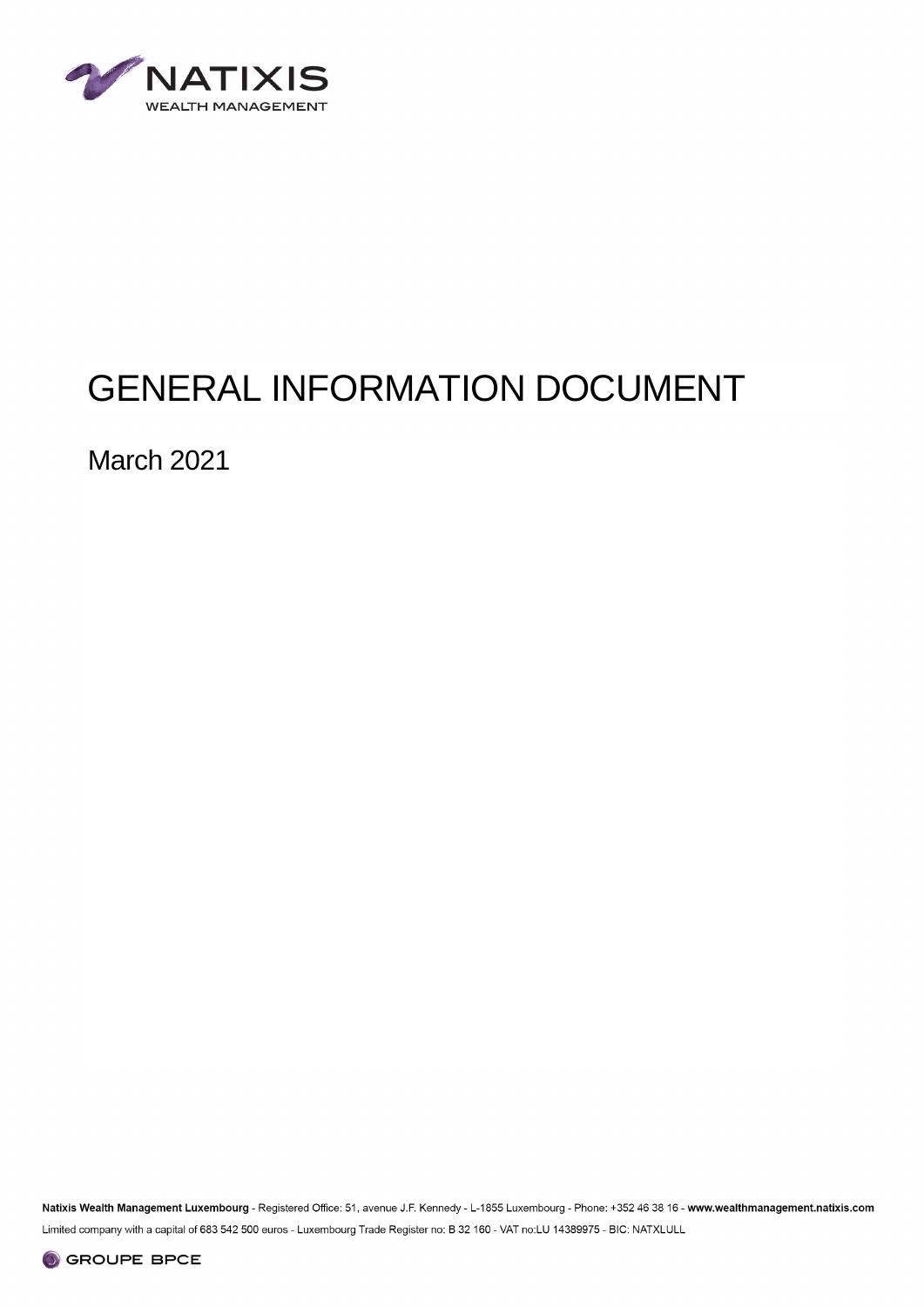In accordance with Directive 2014/65/EU of the European Parliament and Council of 15 May 2014 on markets in financial instruments (the "MIFID II" Directive) aimed at increasing investor protection, the Bank communicates a certain amount of information to its Clients regarding its investment services.

One of the specific purposes of this document is to provide Clients with information on the following subjects:

## **CONTENTS**

|                                                                       | Pages |
|-----------------------------------------------------------------------|-------|
| <b>INFORMATION ABOUT THE BANK</b>                                     | 3     |
| OVERVIEW OF THE ESSENTIAL FEATURES AND RISKS OF FINANCIAL INSTRUMENTS | 4     |
| <b>RULES APPLYING TO THE CATEGORISATION OF CLIENTS</b>                | 23    |
| <b>INVESTMENT SERVICES OFFERED BY THE BANK</b>                        | 24    |
| <b>ORDER EXECUTION POLICY</b>                                         | 26    |
| <b>IDENTIFICATION AND MANAGEMENT OF CONFLICTS OF INTEREST</b>         | 29    |
| BENEFITS (OR INCENTIVES) PAID OR RECEIVED BY THE BANK                 | 30    |

## **Appendix:**

- Information guide on structured products

For any other information prescribed by the Mfid II Directive and not explicitly listed in this General Information Document, reference is made to the provisions of the General Terms and Conditions.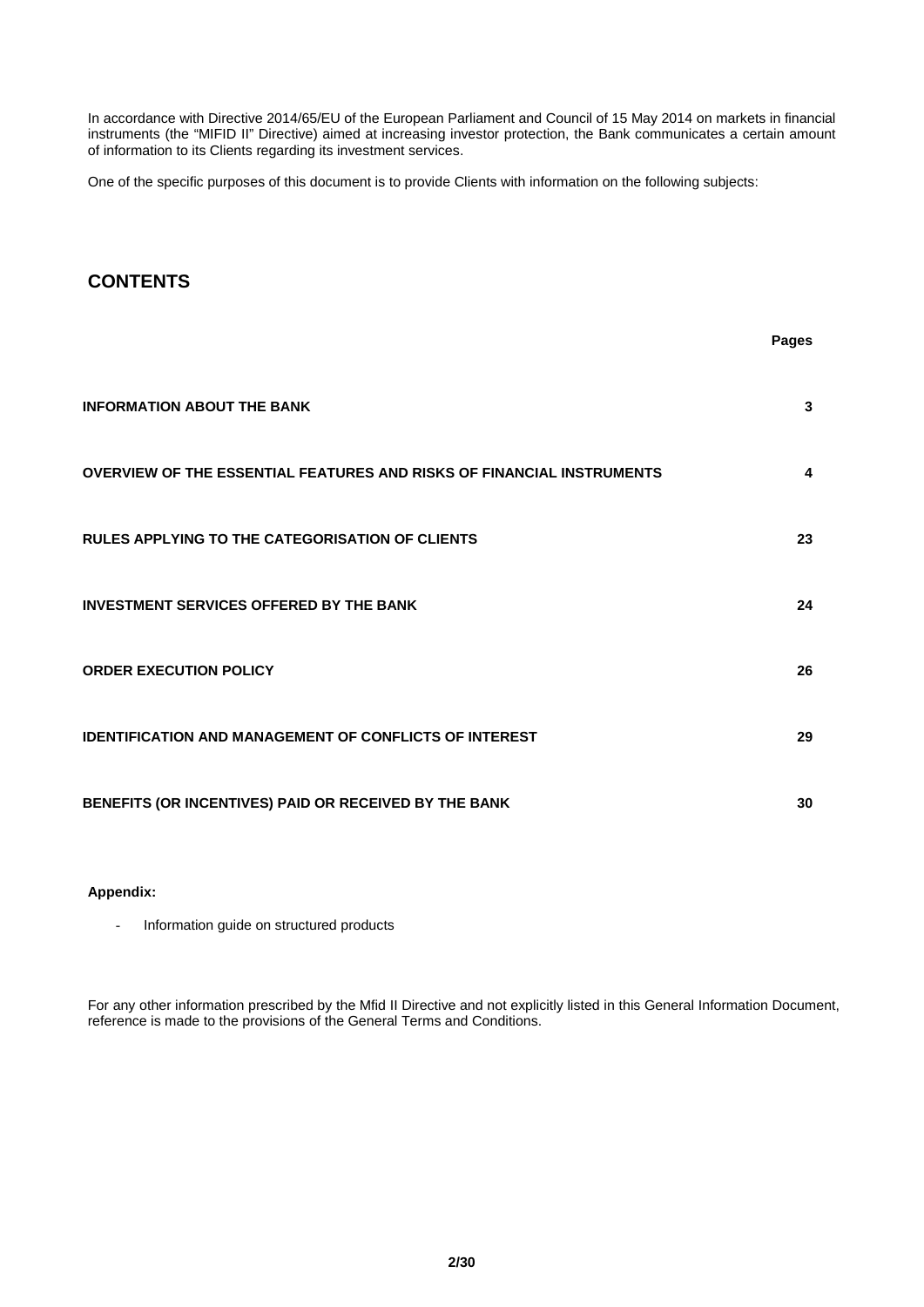## **INFORMATION ABOUT THE BANK**

| Name                                 | <b>Natixis Wealth Management Luxembourg</b>                                                                                                         |
|--------------------------------------|-----------------------------------------------------------------------------------------------------------------------------------------------------|
| Registered office and postal address | 51, avenue J.F. Kennedy<br>L-1855 Luxembourg                                                                                                        |
| Trade Registry number                | B32160 Luxembourg                                                                                                                                   |
| Telephone number<br>Fax number       | +352 46.38.16<br>+352 46.37, 53                                                                                                                     |
| Email address                        | informations@lu.natixis.com                                                                                                                         |
| Website                              | www.wealthmanagement.natixis.com                                                                                                                    |
| Group                                | Natixis Wealth Management Luxembourg is a subsidiary of Natixis, a<br>company listed on the Paris stock exchange, and is part of the BPCE<br>Group. |
| Activities                           | The Bank is registered in Luxembourg with the Financial Sector<br>Supervisory Commission as a credit establishment                                  |
| <b>Supervisory Authority</b>         | Commission de Surveillance du Secteur Financier [Financial Sector<br><b>Supervisory Commission]</b><br>110, route d'Arlon<br>L-1150 Luxembourg      |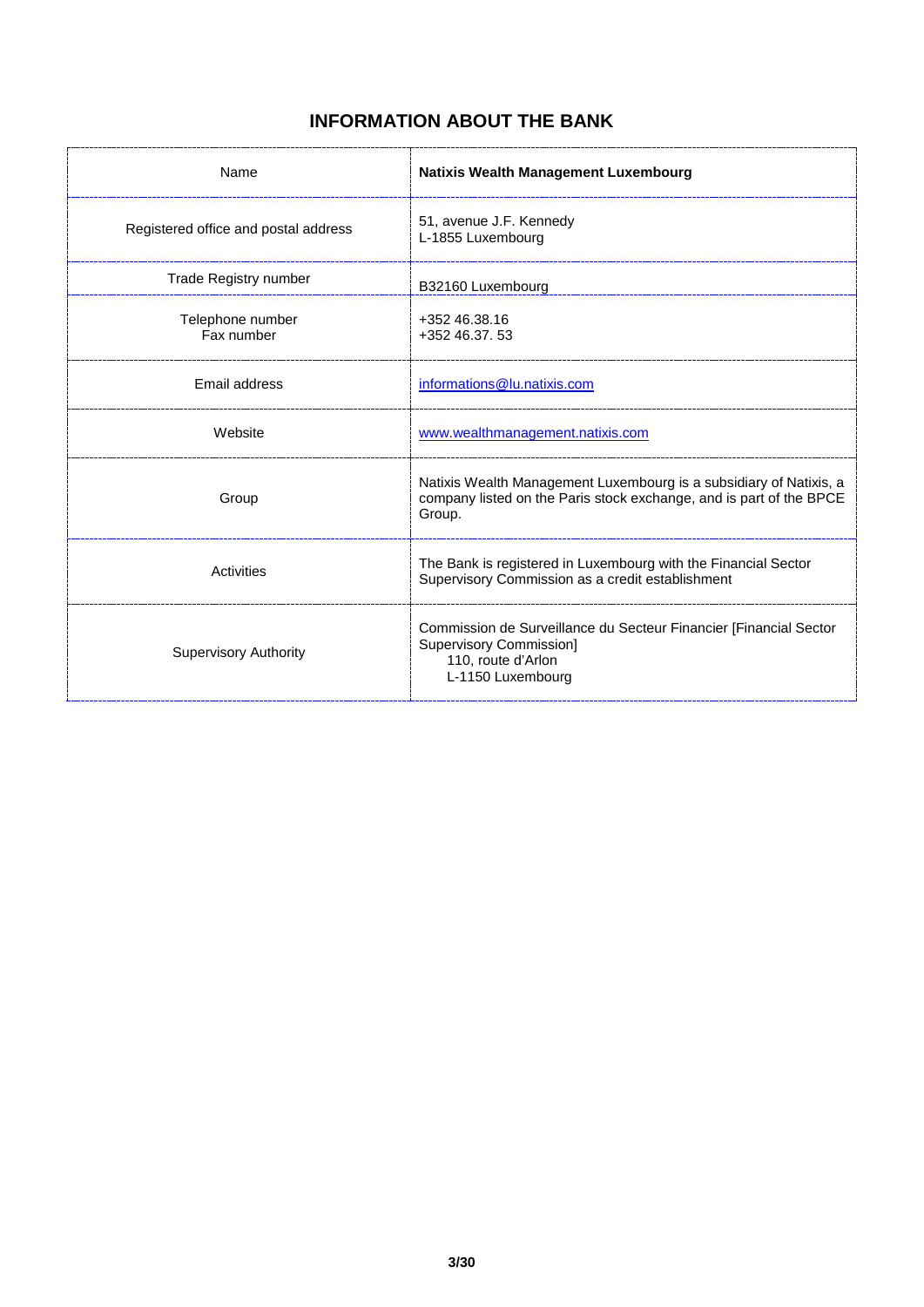## **OVERVIEW OF THE ESSENTIAL FEATURES AND RISKS OF FINANCIAL INSTRUMENTS**

The information in this document aims to provide an overview of the essential features and risks of the financial instruments in which you might invest or in which the bank might invest on your behalf. If you have any specific questions or if you are interested in specific financial instruments, please contact us for further information.

However, this document does not address the tax and legal consequences of transactions involving financial instruments. We therefore suggest that you contact specialists for personalised advice on these matters prior to any investment.

## **1 – BASIC RISKS**

These risks apply to all types of investment. However, depending on the financial instrument involved, one or more of the risks described below may apply cumulatively, leading to an overall increase in the level of risk incurred by the investor.

## **1.1 - Economic risk**

Changes in the activity of a market economy always have repercussions on the prices of financial instruments and exchange rates. Prices vary more or less according to the rhythm of the downturns or upturns in the economic cycles. The duration and extent of the downturns and upturns in the economic cycles vary as does their impact on the various sectors of the economy. Moreover, economic cycles may differ from country to country.

Failure to take changes in the economic cycle into account or to analyse them correctly when making an investment decision may lead to losses. It is particularly important to consider how the economic cycle impacts investment prices.

Given the fluctuations in the economic cycles, among other factors, the past performance of a financial instrument is no guarantee of the future performance of that instrument. Losses in value, which result in losses for the investor, are always possible.

Investors must therefore always ensure that their investments are appropriate to the economic situation and, if applicable, make the necessary reallocations.

#### **1.2 - Inflation risk**

If there is a drop in the value of the currency, investors may suffer financial losses in relation to investments made. In this respect, such a loss in value may have an impact on the real value of existing assets as well as on the real rate of return that ought to be obtained from those assets. Decisions should therefore be made on the basis of real rates of return, i.e. the difference between the interest rate and the rate of inflation for fixed-rate products.

Thus, when the rate of inflation exceeds the return generated by the financial instruments (capital gains

and interest), this will lead to a loss of value of the capital actually invested.

## **1.3 - Country risk and transfer risk**

It is possible that a foreign debtor, although solvent, might not be able to pay interest and its debt at maturity, or might even default completely due to the lack of the capacity or available currency required to make transfers in the debtor's country of origin, caused, for example, by economic, political or social instability in the country in question.

Thus some payments to which an investor is entitled may not be paid if currency is not available or if there are restrictions on foreign transfers. With regard to financial instruments issued in foreign currency, an investor may receive payments in a currency that is no longer convertible due to exchange restrictions.

Furthermore, even in the absence of any crisis, State intervention in some sectors of the economy (e.g. nationalisation) may influence the value of investors' assets. In certain extreme cases, investors' assets may sometimes be confiscated or frozen by local authorities or investors' rights may be restricted.

In principle, there is no way to protect oneself against such risks. However, country ratings published in the financial press can be useful indicators for investors in this regard.

Lastly, and more generally, political and/or economic and/or social instability in certain countries may lead to rapid fluctuations in exchange rates.

## **1.4 - Exchange risk**

Since exchange rates vary with regard to each other, there is an exchange risk when financial instruments are held in foreign currency. Depending on the exchange rate, the same investment may generate a profit or lead to losses.

Moreover, since companies' activities are, to a greater or lesser extent, related to exchange rates, fluctuations in exchange rates are likely to affect the value of the financial instruments that they issue.

The main factors influencing the price of a country's currency are the country's rate of inflation, the interest rate and productivity differentials with respect to other countries, assessments of the economic cycle, the global political situation and the security of the investments. Furthermore, events of a psychological nature, such as loss of confidence in political leaders, may weaken a country's currency.

#### **1.5 - Liquidity risk**

For an investor, liquidity is the ability to sell the financial instruments they hold at any time, at market rates.

Hence, if there is insufficient liquidity on the market, investors may not be able to sell their financial instruments at market prices. In principle, it is necessary to distinguish between a lack of liquidity resulting from the effects of supply and demand, and a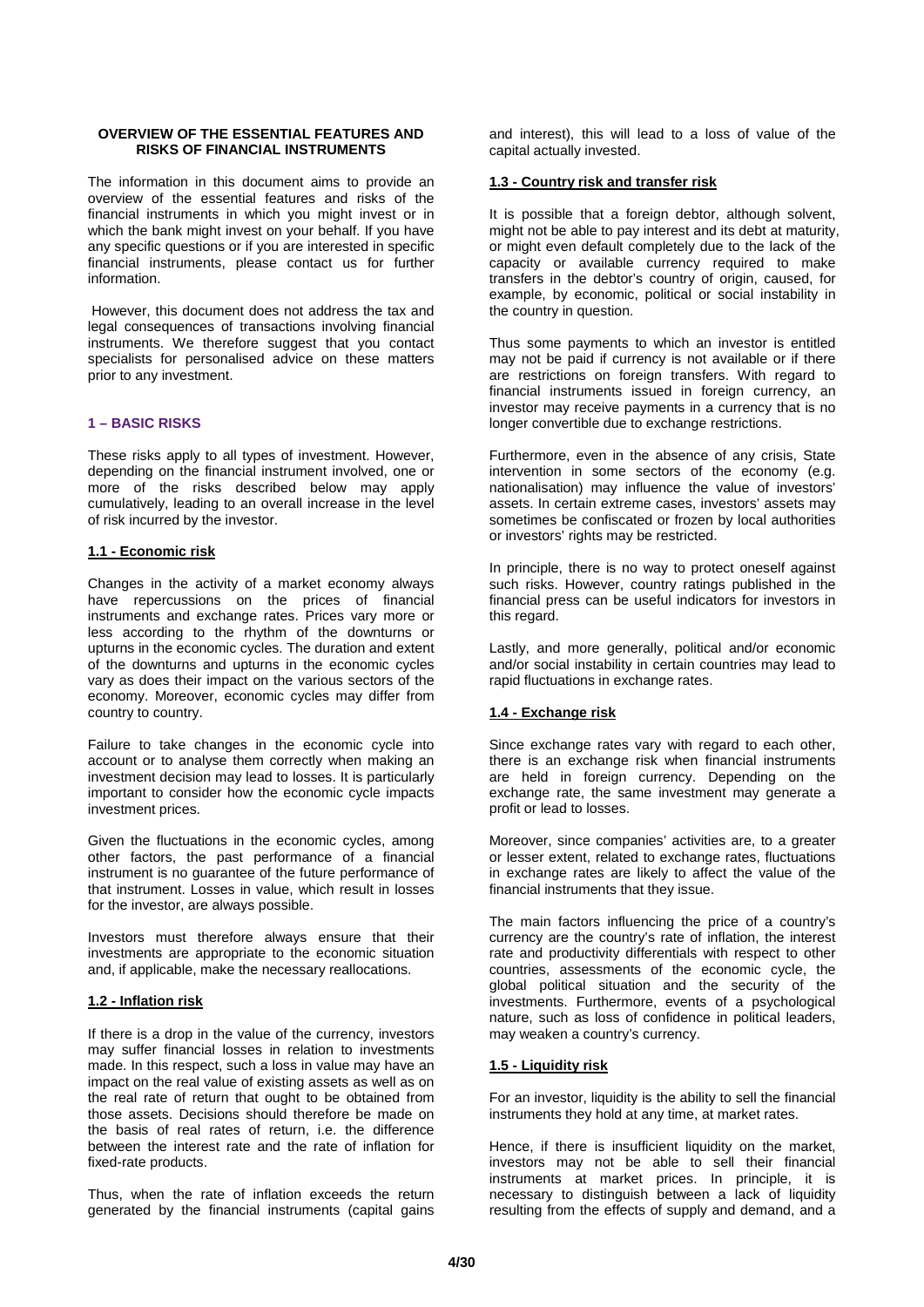lack of liquidity related to the inherent features of the financial instrument itself or to market practice.

A lack of liquidity arising from the effects of supply and demand exists when there is only or almost only supply (selling price) or only or almost only demand (buying price) for a financial instrument at a given price. In these circumstances, a contract to buy or sell cannot be executed immediately and/or can be executed only partially (partial execution) and/or under unfavourable conditions. Furthermore, higher transaction costs may be applied.

A lack of liquidity due to the inherent features of the financial instrument or to market practice occurs, for example, in lengthy transcription procedures for transactions involving registered shares, lengthy execution periods as a result of market practice or other trading restrictions, or a short-term liquidity need that cannot be covered by the sale of financial instruments before being able to perform a transaction, particularly for alternative funds.

## **1.6 - Psychological risks**

Irrational factors can affect how prices evolve, such as trends, opinions or rumours likely to lead to significant drops in prices, even though the financial situation and prospects of the companies concerned have not deteriorated.

## **1.7 - Credit risk**

The purchase of financial instruments funded by credit carries several additional risks. On the one hand, additional guarantees may be required – sometimes in the very short term  $-$  in the event that credit limits are exceeded as a result of variations in the prices of the pledged assets. If investors are not able to obtain such guarantees, the bank may be forced to sell financial instruments deposited at an unfavourable time. Moreover, the loss suffered when prices fall may exceed the initial investment. Changes in the prices of pledged financial instruments may thus have a negative effect on the capacity to repay loans.

It is important to bear in mind that the leverage effect created by buying financial instruments on credit generates a greater sensitivity to price changes and thus offers opportunities for higher gains but at the same time risks of higher losses. The risks related to such purchases increase in proportion to the leverage effect.

#### **1.8 - Interest-rate risk**

Generally, a change in interest rates, whether in the short or long term, may have significant negative consequences on the valuation of financial instruments.

#### **1.9 - Risk of the issuer's solvency or the solvency of the clearing and settlement system**

The insolvency of the issuer of financial instruments or the clearing and settlement system within which such instruments are traded may lead to the investor losing all or some of the funds invested.

## **1.10 - Additional risks on emerging markets**

Emerging markets are markets in countries with an average or low income per capita as defined by the World Bank. More specifically, these are markets in countries that are experiencing a certain level of political instability, in which markets and economic growth are relatively uncertain, the financial market is still developing and the economy is not prosperous. Many markets in Latin America and Eastern Europe as well as in some Asian countries fall into this category.

Generally, the risks described above are higher on such markets.

Thus political or economic changes (such as inflation or exchange rates) will have more influence on the value of investments in emerging markets than in other countries. Similarly, emerging markets often react more strongly and for longer periods in the event of a natural disaster or act of war.

Moreover, emerging markets often have less stringent rules for settlement or clearing of transactions such that accounting errors or defective delivery of instruments may occur more often.

Lastly, prudential supervision of such markets and the rules protecting investors are often weak.

## **1.11 - Other basic risks**

#### **1.11.1 Information-related risks**

This risk corresponds in fact to the risk of making inappropriate investment choices due to insufficient, incomplete or incorrect information. It may be related to the investor's use of unreliable sources, or his misunderstanding of information he received, or it may be related to communication errors.

#### **1.11.2 Transmission risks**

When placing an order, the investor must provide the bank with a certain amount of information that is necessary for its execution (instrument, type of order, volume, execution date, etc.). The more precise the order issued, the lower the risk of a transmission error.

#### **1.11.3 Risks related to transaction costs**

The bank and other national or foreign intermediaries (e.g. brokers) may be involved in the execution of an order, in which case the commissions and fees applied by these people will be charged to the investor.

An investment only becomes profitable once all of these costs have been covered.

## **2 – SPECIFIC RISKS RELATED TO INVESTMENTS**

#### **2.1 - TIME DEPOSITS**

These are cash deposits with a fixed maturity date and remunerated at a predetermined rate.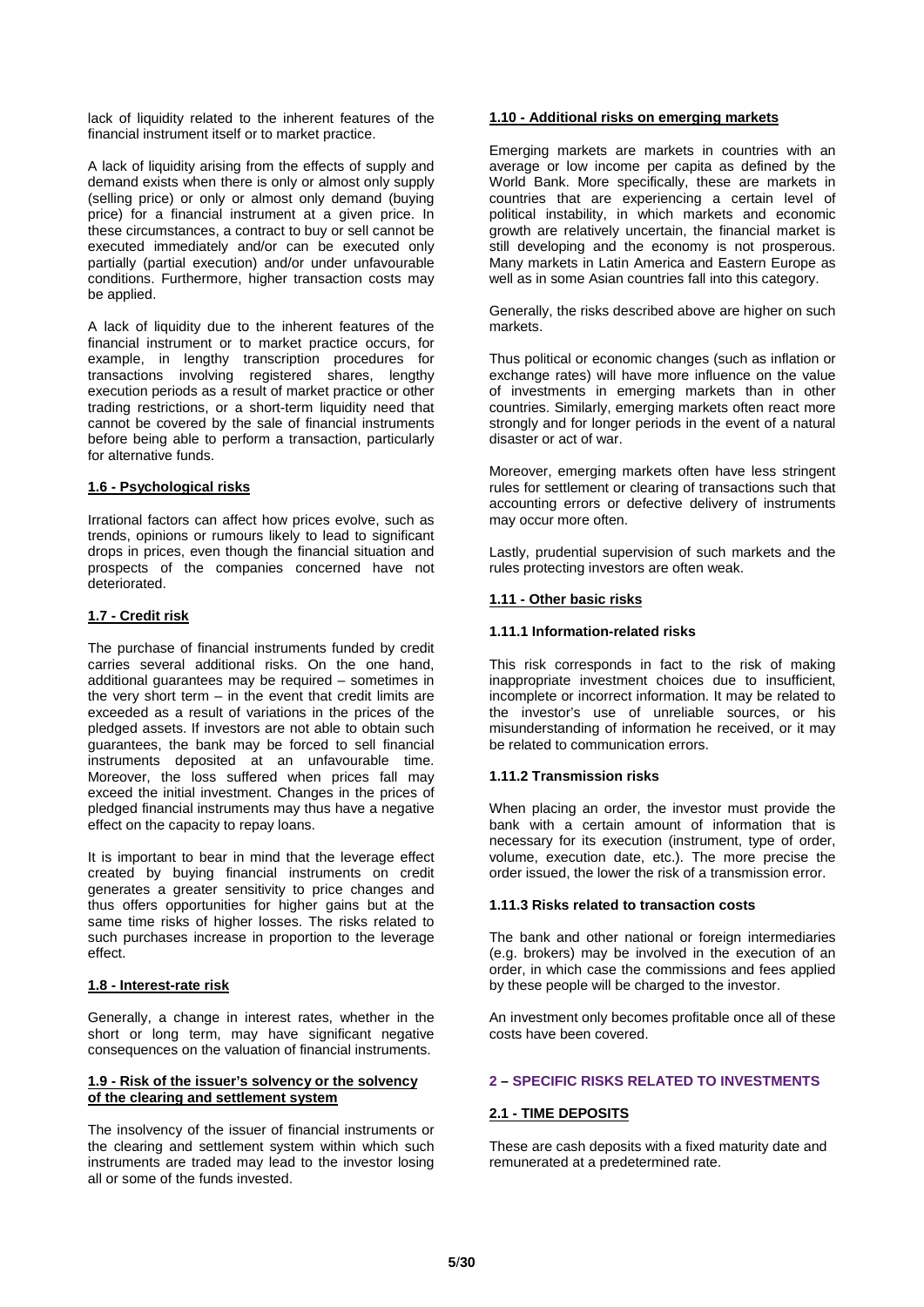## **a) Features**

- *Return*: interest payments;
- *Duration*: short term (< 4 years), medium term (4-8 years) or long term (> 8 years);

• *Interest*: interest depends on arrangements that are specific to each deposit; for example, a fixed interest rate for the whole term or a variable interest rate often linked to a financial market rate (e.g. LIBOR or EURIBOR).

#### **b) Advantages**

Depending on market conditions, these products may generate more interesting returns than the other fixed return products.

## **c) Risks**

Such products are mainly exposed to inflation risk, exchange risk, interest rate risk and counterparty risk as described in point I. above.

## **2.2 - BONDS**

Bonds are negotiable, registered or bearer, securities, issued by a commercial company or a public authority to those lending it capital. The nominal value of each bond, at the time of issue, corresponds to a portion of the total amount of the loan. There are fixed-interest or variable-interest bonds. The duration and redemption method are established beforehand. Some structured products adopt the legal form of a bond and therefore will be presented in the section "Structured products".

The buyer of a bond (the creditor) is the holder of a claim in respect of the issuer (the debtor).

#### **a) Features**

• *Return*: interest payments, possible increases in value (difference between purchase/issue price and sale/redemption price);

• *Duration*: short term (< 4 years), medium term (4-8 years) or long term (> 8 years);

• *Currency:* the investor's national currency or a foreign currency. Redemption of the principal and payment of the interest may be made in different currencies. In this case, the bond may be associated with an option to limit the exchange risk.

• *Form*: individual securities with a specific nominal value (that may be remitted to investors) or represented collectively by a global note deposited with a custody bank;

• *Issue value*: at par (100% of the nominal value), below par (issue price is less than nominal value) or above par (issue price is higher than nominal value);

• *Place of issue*: this may be the investor's domestic market but also a foreign market;

• *Payment*:

- at predetermined dates: except where provided otherwise or where the issuer is insolvent, the loans are repaid either at maturity of the bond, or in annual instalments (generally after a lock-up period), or on different dates by drawing lots (generally after a lock-up period);

- at unspecified dates: the issuer may reserve the right to redeem the bonds at date to be determined subsequently by the issuer at its discretion;

• *Interest*: interest depends on the terms and conditions of the loan; for example, interest fixed for the whole duration or variable interest often linked to a financial market rate (e.g. LIBOR or EURIBOR). In the latter case, a minimum and/or maximum rate may be established;

• *Specific features (e.g. relations between issuer and investor):* established under the conditions for the issue of the bond concerned.

## **b) Advantages**

Depending on market conditions, these products may generate more interesting returns than the other fixed return products.

## **c) Risks**

#### *c.1) Insolvency risk*

The issuer may be temporarily or permanently insolvent, leading to their incapacity to pay interest and/or to redeem the bonds. The solvency of an issuer may change due to variations in certain factors during the period of the loan. This may be due, for example, to changes in the economic cycle, to changes relating to the company, the issuer's business sector and/or the country concerned as well as to political changes having significant economic consequences.

This risk is more or less significant depending on whether the bonds are issued by a public authority or a private institution. The risk also depends on the nationality of the issuing public institution or the type and business sector of the private entity issuing the bonds (bank, industrial company, etc.) and, more generally, its financial robustness.

This risk is more limited if guarantees are associated with the bonds. However, in this case, the additional protection afforded to the investor will depend on the status and solvency of the guarantor.

In this regard, bonds issued by entities considered to be safe generally offer lower returns. However, the risk of total loss of the investment is correspondingly lower.

Deterioration in the issuer's solvency also has negative repercussions on the price of the financial instruments concerned.

#### *c.2) Interest rate risk*

Uncertainty regarding changes in interest rates means that the buyer of a fixed-rate financial instrument risks seeing the price drop if interest rates rise. The sensitivity of bonds to change in interest rates depends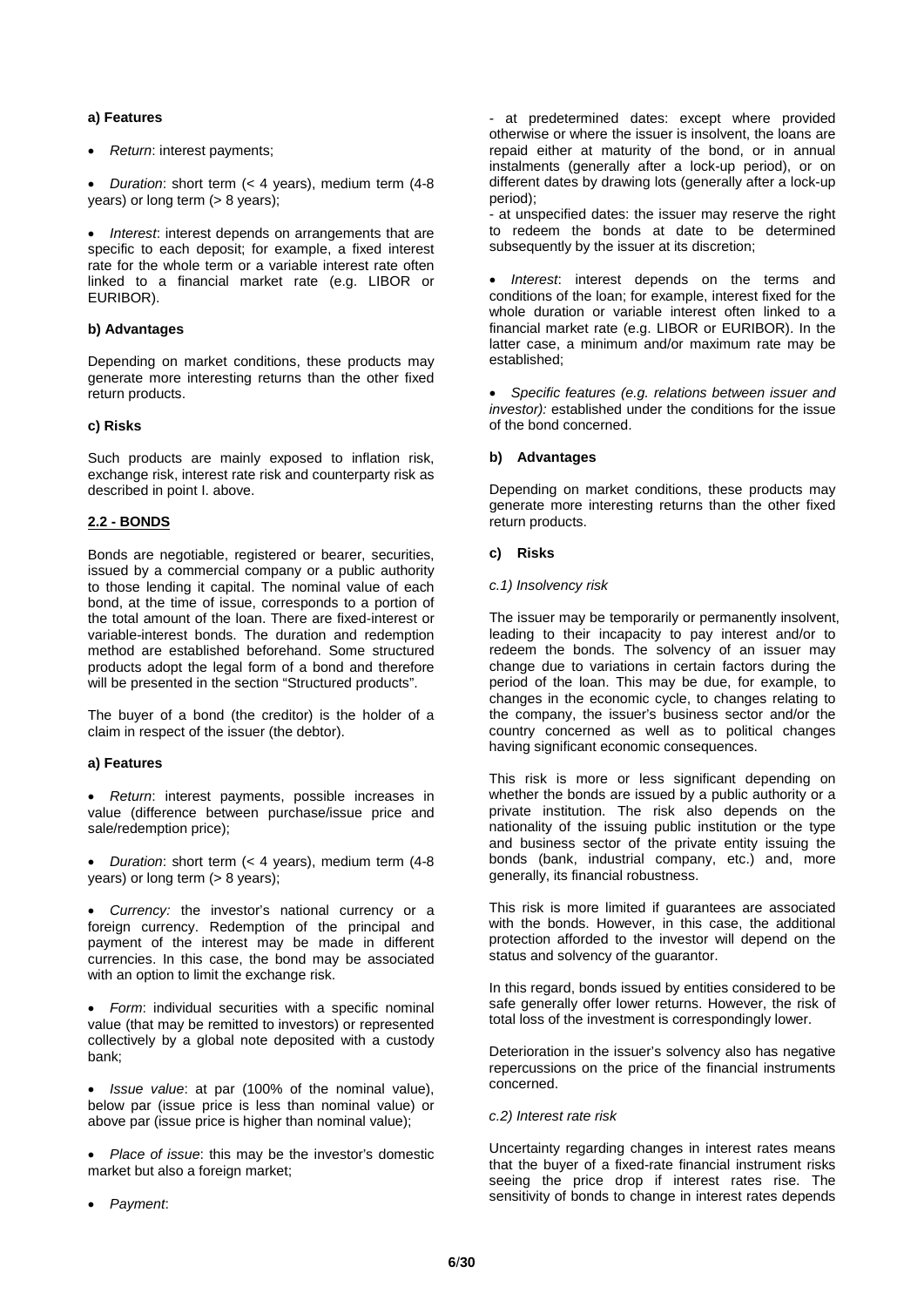in particular on the remaining period to maturity and the nominal interest rate.

## *c.3) Early redemption risk*

Bond issuers have the option to reserve early redemption rights for themselves and may use them in particular if market interest rates fall. Such early redemption may affect the return expected by the investor.

## *c.4) Risks of bonds redeemable by drawing lots*

Loans redeemable by drawing lots have a term that is difficult to determine, and there may be unforeseeable changes in the expected return of the corresponding bonds.

#### *c.5) Risk related to the country of issue*

If the bond is issued on a foreign market, it will, in principle, be subject to the laws of the country of issue. Investors should therefore inform themselves of how the application of this foreign law might affect their rights.

#### *c.6) Risks specific to certain types of bond*

Additional risks may be associated with certain types of bond: for example *floating rate notes*, *reverse floating rate notes*, *zero coupon bonds*, foreign currency bonds, convertible bonds, index or option bonds, subordinated bonds, *etc.*

For such bonds, investors are advised to inform themselves of the risks referred to in the issue prospectus and not to purchase such securities before having assessed all the risks.

The details below are only an overview of the additional risks incurred by investors in relation to such special bonds.

#### *c.6.1) Floating rate bonds*

Floating rate *bonds* may come in several forms, such as:

- floor floater *bonds* are bonds for which a minimum interest rate is guaranteed. Thus, if the sum of the reference rate and the margin is below a certain level, the investor will receive interest at least equal to the set minimum rate. Likewise, for *cap floater bonds,* the interest that investors may receive is limited to a predetermined maximum rate.

For such bonds, it is impossible to foresee, at the time of issue, the effective return on the investment since it depends on changes in market rates.

- for some variable-rate bonds, it may also be the case that the interest rate changes in the opposite direction to market rates (*reverse floating rate bonds*). For these medium or long-term bonds, the rate of interest to be paid to the investor is calculated on the basis of the difference between a fixed rate and a reference rate (e.g. 16% less LIBOR). This means that the amounts paid to the investor increase when the reference rate falls. The value of such bonds is generally subject to

greater volatility than fixed-rate bonds with the same maturity.

- there are also *convertible floating rate* bonds which entitle the investor or issuer (depending on the bond issue conditions) to convert the bond into a traditional fixed-rate bond. If this right is reserved for the issuer, the bond's return may be less than that expected by the investor.

## *c.6.2) Zero coupon bonds*

Zero coupon *bonds* have no coupons. Instead of regular interest, investors receive the difference between the redemption price and the issue price (plus redemption of the capital). Such bonds are generally issued at below par value and redeemed at par value. The size of the discount granted to the investor depends on the bond's maturity, the borrower's solvency and the rates generally practised on the markets.

Such bonds thus entitle the holder to be paid a single amount at a future date if the bond is held until maturity (which may have different tax consequences depending on the country). On the other hand, if sold prior to maturity, the investor will receive payment of the sale proceeds only.

Consequently, if market rates fall, the value of such bonds falls more than that of identical bonds with the same maturity. In addition, if such bonds are held in a foreign currency, the exchange rate risk is higher since there is no payment of interest at regular intervals – rather a single sum is paid at a predetermined future date.

#### *c.6.3) Combined-interest bonds or step-up bonds*

For so-called *combined-interest bonds* or *step-up bonds*, investors do not receive interest payments at a single rate throughout the bond's lifetime. However, such bonds are similar to fixed-rate bonds insofar as the interest rate is predetermined at issue and does not depend on changes in market rates. On the contrary, the interest rate only varies during the bond's lifetime according to a plan determined at the time of issue.

Thus, for *combined-interest bonds*, it is agreed that there will be no entitlement to interest payments during the first years of the bond's lifetime but that the investor will subsequently be entitled to interest at a higher than average rate for the remaining years. Such bonds are generally issued and redeemed at par value.

For *step-up bonds*, relatively low interest is paid initially and higher rates of interest are then paid to the investor in the following years. Such bonds are generally issued and redeemed at par value.

## *c.6.4) Phased interest rate type bonds*

These bonds are in fact a combination of fixed-rate bonds and variable-rate bonds. They generally have a 10-year duration and give rise to the payment of interest at a fixed rate for the first few years. Then, during the next few years, investors receive interest calculated according to a variable rate depending on market rates. During the last years of the bond's duration, the investor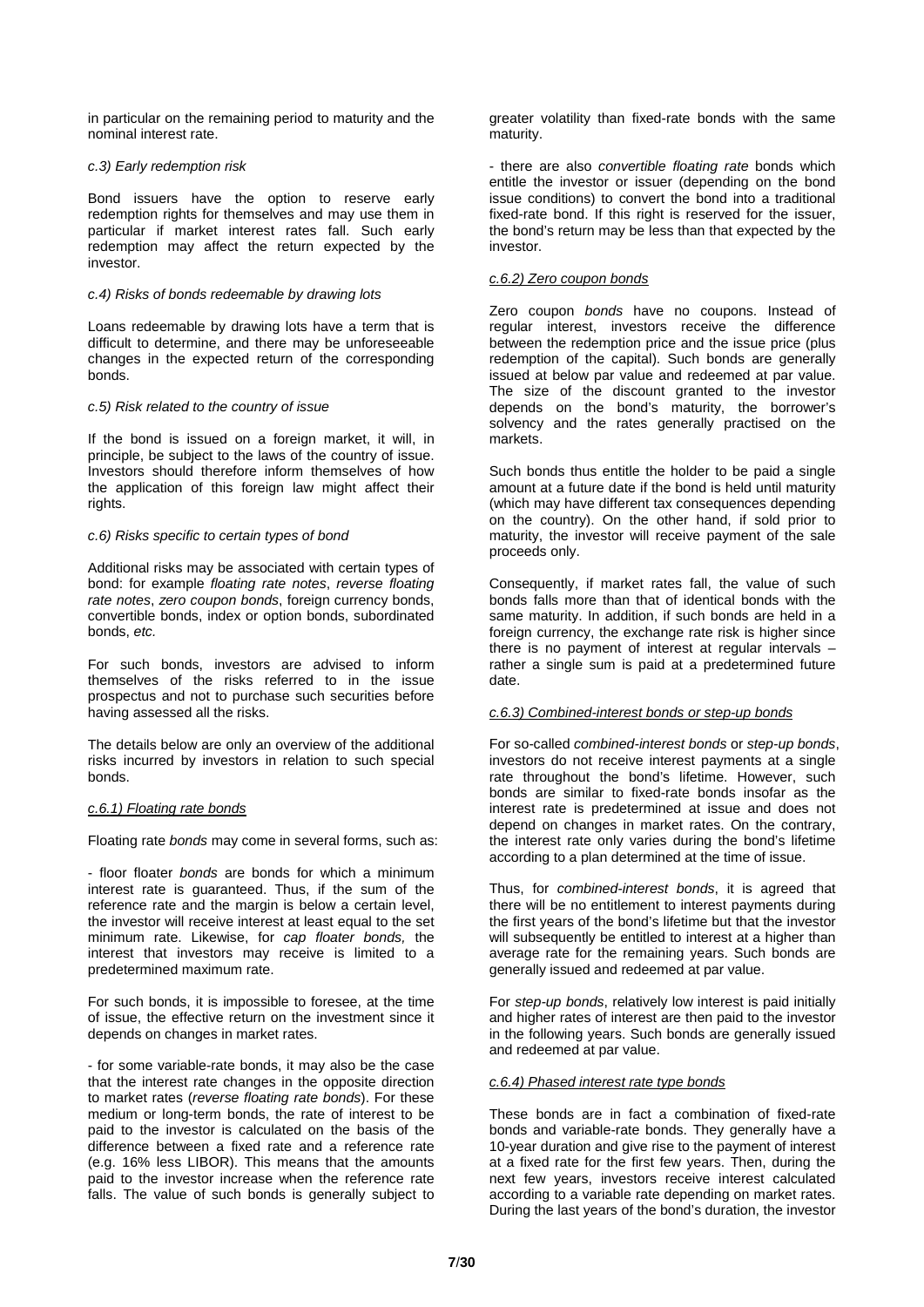once again receives interest payments calculated on the basis of a fixed rate.

## *c.6.5) Index-linked bonds*

For these bonds, the redemption price and/or interest is determined according to the level of an index or a predetermined managed account – at the time of redemption or interest payment – and is(are) thus not fixed. Such bonds are often zero coupon bonds.

Generally, these bonds are issued in two tranches: *bull bonds* (bonds with a value that increases if the index rises) and *bear bonds* (bonds with a value that increases if the index falls). The risk for investors is therefore that they may see the value of their bonds fall if the index falls (*bull bonds*) or rises (*bear bonds*).

## *c. 6.6. Subordinated bonds*

For these bonds, investors should ascertain the bond's ranking with respect to the issuer's other bonds, since in the event of the issuer's bankruptcy, the bonds may be redeemed only when all higher-ranking creditors have been repaid (preferential bonds and *pari passu* bonds).

However, generally speaking, the better the investor's position in the event of bankruptcy, the lower the bond's return will be.

## *c.6.7) Convertible/warrant bonds*

In this case, investors are entitled to swap their bonds, at a certain date or during a certain period, for the issuer's shares, at a predetermined rate. There is generally a minimum lock-up period during which the investor cannot exercise his right to convert the bonds. If the right of conversion is not exercised, the bonds will remain fixed-rate bonds, redeemable at par value at maturity.

Due to the existence of the right of conversion, this type of bond entitles the holder to interest payments that are lower than the return on ordinary bonds. The value of such bonds depends primarily on the value of the underlying shares. Thus if the share price falls, the value of the bond also falls. The risk of losses in the bonds' value is therefore higher than for bonds without a right of conversion (but generally lower than the risk of losses associated with direct investments in the shares in question).

There are also bonds that grant investors a right to subscribe to the issuer's shares in addition to the bond and not as an alternative. The investor's right to subscribe is materialized in the form of a *warrant* that can be detached from the bond. The warrant can be traded separately. Investors can subscribe to the bond issuer's shares by presenting the warrant, according to predetermined conditions. In addition, the investor retains the bond until its maturity. As in the case of bonds with a right of conversion, regular interest payments are generally low. Moreover, the value of such bonds, if the warrant has not been detached, also depends on the value of the underlying shares. If the warrant has been detached, the bonds are traditional bonds and their value thus depends primarily on market rates.

Some variants of the bonds described in the previous paragraph entitle warrant holders to buy or sell another predetermined bond at a fixed price.

## **2.3 - SHARES**

Shares are securities issued to a shareholder to record their rights in a capital company. They may be registered or bearer securities. Shares represent a fraction of a company's share capital.

## **a) Features**

• *Return*: dividends and price increases are possible;

• *Shareholders' rights*: financial rights and participatory rights; such rights are determined by the law and by the articles of association of the issuing company;

• *Transfer of shares*: unless there are legal provisions to the contrary, bearer shares can be transferred, in principle, without any specific formalities, whereas there are often restrictions relating to registered shares.

## **b) Advantages**

In principle, investors have voting rights and share in company profits. They may also benefit from higher returns than for investments in time deposits or bonds.

## **c) Risks**

#### *c.1) Company risk*

Purchasers of shares are not creditors but providers of capital and thus become co-owners of the capital company. Consequently, they participate in the company's development as well as in the opportunities and risks relating thereto, which may lead to unexpected changes in the investment's value. The extreme case consists of the bankruptcy of the issuing company which may lead to the total loss of sums invested.

#### *c.2) Price risk*

Share prices may be subject to unforeseeable variations leading to risks of losses. Price increases or decreases in the short, medium or long term occur in turn without it being possible to define the duration of these cycles.

In principle, it is important to distinguish between general market risk and the specific risk relating to the company itself. These two risks affect share prices.

#### *c.3) Dividend risk*

Share dividends are mainly determined by the profits made by the issuing company. Thus, if low profits or losses are made, dividends may be reduced or even not distributed.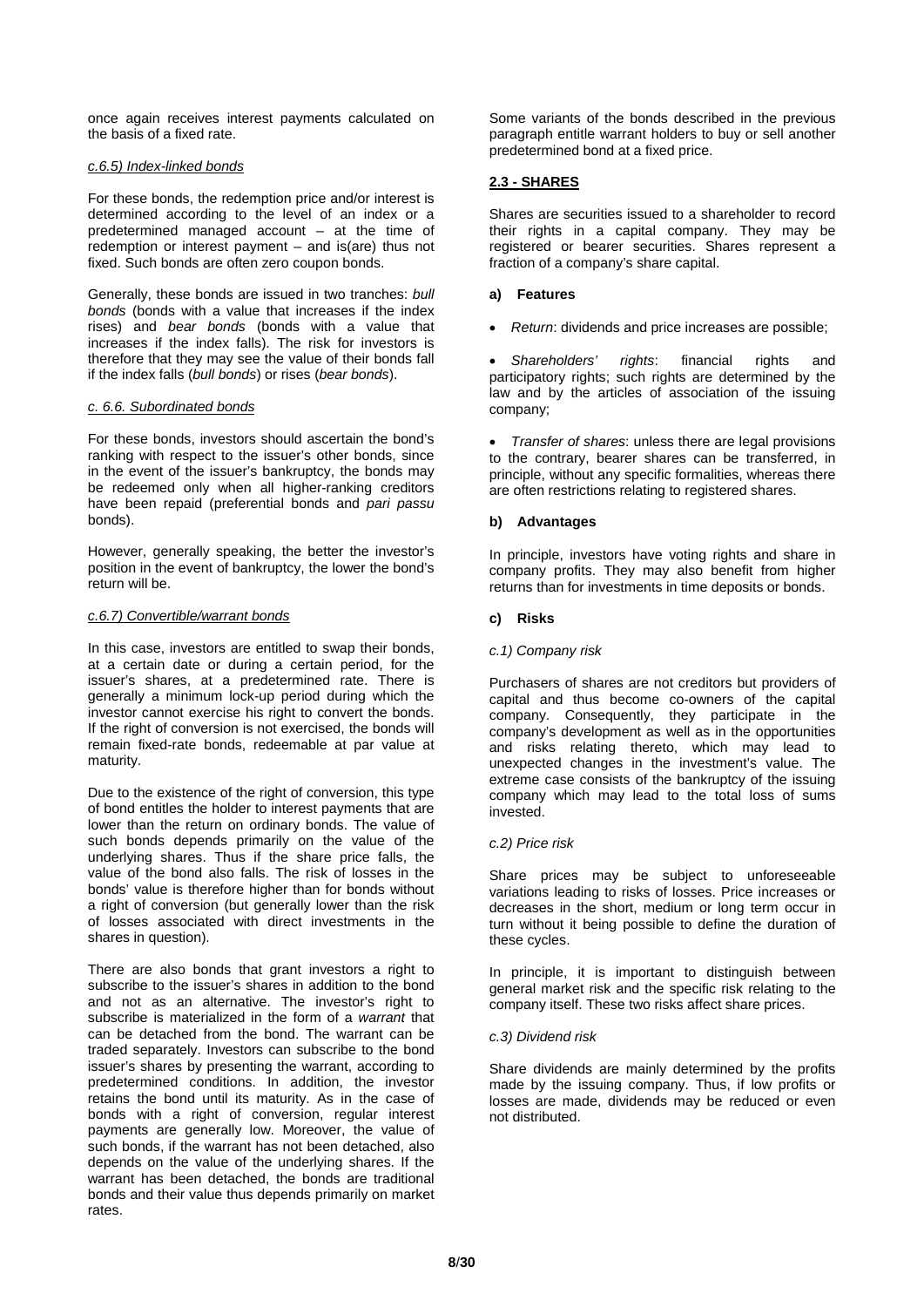#### **2.4 - OBLIGATIONS DE JOUISSANCE [bonds guaranteeing the enjoyment of rights]**

Obligations de jouissance represent proprietary rights as defined in the issue conditions for these instruments.

## **a) Features**

These are generally receivables with a nominal value giving rise to entitlements to profits.

In principle, a distinction needs to be drawn between obligations de jouissance with fixed or variable distribution rights and those with option or conversion rights.

## **b) Risks**

#### *b.1) Risks of no distribution or reduced redemption*

In the event of losses suffered by the issuing company, there is a risk of interest not being distributed where no minimum interest has been established, as well as a risk of reduced redemption of the principal.

#### *b.2) Insolvency risk*

The risk of total loss of the amount invested in the event of the issuing company's bankruptcy.

## **2.5 - INVESTMENT FUND**

An investment fund is a company or jointly-owned entity which collects money from a number of investors with the aim of investing it in various assets according to the principle of risk diversification, and to provide its shareholders or members with the profits from the management of their assets.

#### **a) Features**

• *Open-end funds*: in an open-end fund, the number of shares and, consequently, of members cannot *a priori* be determined. A fund may issue new shares or redeem shares issued previously. As regards the investor, the fund must redeem the shares at the fund's expense, at the agreed redemption price and in accordance with contractual provisions;

• *Closed-end funds*: in a closed-end fund, issues are limited to a specific number of shares. Unlike open-end funds, the fund is not obliged to redeem shares. Shares may be sold only to third parties or, where appropriate, on a market. The price achieved is determined according to supply and demand.

## **b) Advantages**

Shareholders receive part of the fund's income.

Diversification in underlying investments made by the fund enables the probability of gains to be increased or at the very least the risk of losses to be limited.

Regarding the investments that it makes, the fund benefits, in principle, from more favourable conditions (particularly costs) than those available to an investor investing directly in the same products.

## **c) Risks**

## *c.1) Management risk*

Given that the return on investments in a fund depends, inter alia, on the capabilities of the managers and the quality of their decisions, errors of judgement in managing funds can lead to losses or lower valuations.

## *c.2) Risk of a drop in the price of the shares*

Shares in investment funds are subject to the risk of a fall in price. This reflects a corresponding fall in the value of the securities or currencies that make up the fund's assets. The more investments are diversified, the lower the risks of significant losses, in theory. Conversely, risks are higher where a fund has more specialized and less diversified investments. Attention must therefore be paid to the general and specific risks attached to the financial instruments and currencies contained in the funds.

Investors should inform themselves about the risks specific to each fund, in particular by consulting the relevant prospectus.

## **2.6 - DERIVATIVE INSTRUMENTS**

Derivatives are financial instruments whose value changes according to a base asset known as an *underlying*; this asset may be a share price, a stock exchange index, an interest rate, a currency, a commodity price, or even another derivative.

When discussing derivatives, we can distinguish between:

• options transactions,

giving one of the parties the right, but not the obligation, to conclude a transaction. One party (the party selling the option) makes a firm commitment whereas the other (the party buying the option) has a simple option which it is free to exercise or not;

forward transactions.

where parties conclude a transaction that must be executed at a fixed future date. In a forward transaction, the parties make firm commitments to one another to perform the transaction that they have concluded at the agreed time.

Transactions relating to such products generate significant risks of losses and can even lead to the loss of all the capital invested. Such transactions may give rise to margin calls during the product's lifetime, and investors must ensure that they have sufficient liquidity before initiating such transactions.

#### **2.6.1 Options transactions**

Options are derivative instruments the value of which changes as the underlying changes. A party that buys an option receives a right to buy (*call*) or sell (*put*) the underlying asset at a certain date or during a certain period for a designated base price, in return for payment of a premium to the counterparty, the seller of the option.

The features of the option may be standard or defined on an individual basis between the buyer and the seller.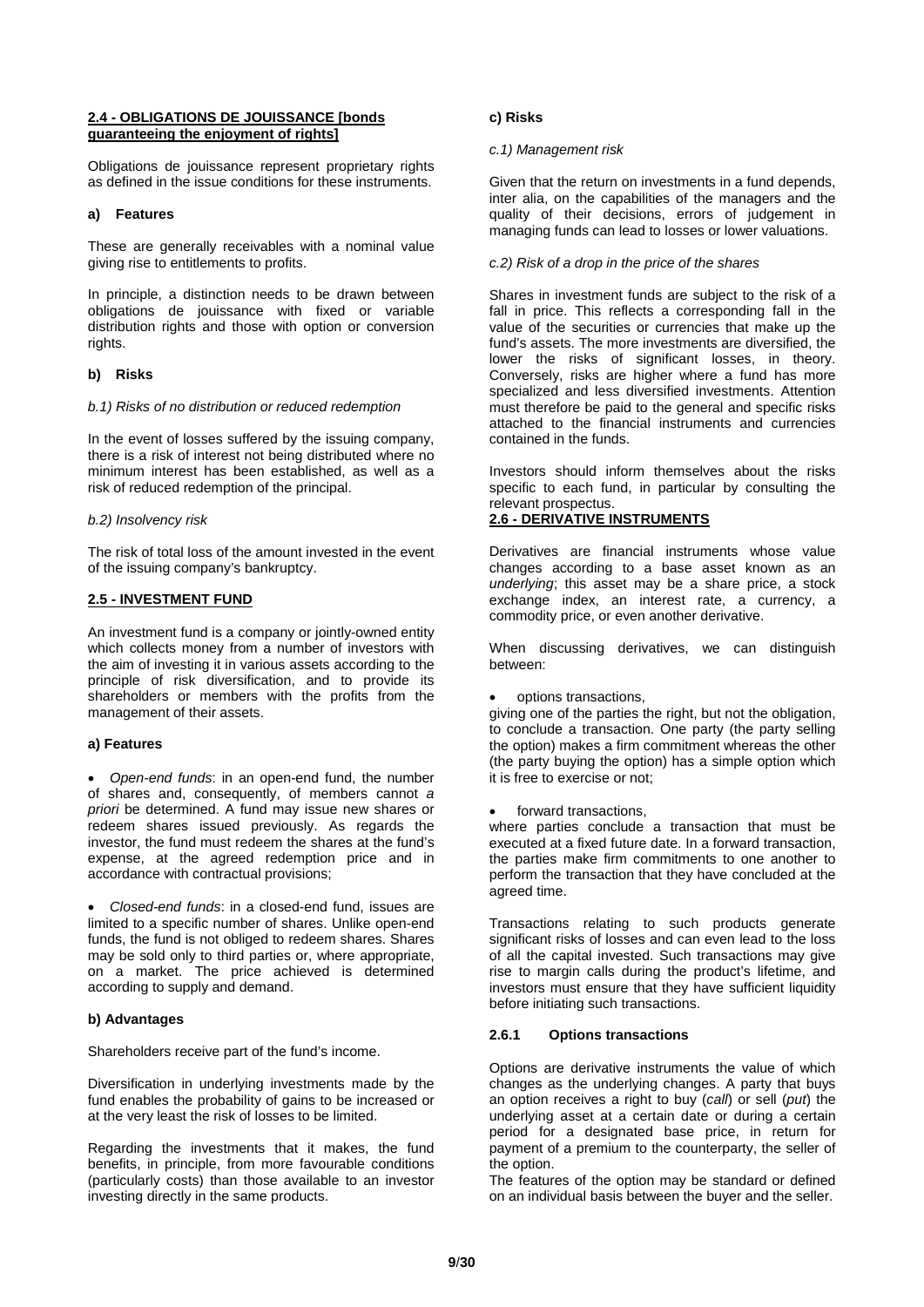## **a) Features**

• *Duration*: the duration of the option is the period from the subscription date until the date on which the option matures;

• *Relationship between the option and the underlying*: this relationship describes the number of units of the underlying that the holder of an option may buy (*call*) or sell (*put*) by exercising his option right;

• *Strike price* : the strike price is the price agreed previously, at which the option holder may buy or sell the underlying when exercising his option right;

• *Strike date:* options that can be exercised at any time until their maturity are known as "American" options. Options that can only be exercised on the maturity date are known as "European" options. The latter may, however, be traded freely on the secondary market prior to their maturity if the market is liquid;

• *Methods of exercising options:* the option may be with physical delivery in which case the buyer of a *call* option is entitled to delivery of the underlying in return for payment of the strike price, and the buyer of a *put* option is entitled to deliver the underlying to the seller in return for payment of the strike price by the seller. The option may also be settled in cash, in which case the difference between the strike price and the market value of the underlying is due, insofar as the option is "*in-the-money*";

• *In-the-money, out-of-the-money, at-the-money options:* A *call* option is *in-the-money* when the market value of the underlying is higher than the strike price. Conversely, a *call* option is *out-of-the-money* when the current market value of the underlying is lower than the strike price;

• A *put* option is *in-the-money* when the market value of the underlying is lower than the strike price. Conversely, a *put* option is *out-of-the-money* when the current market value of the underlying is higher than the strike price. When the market value and the strike price are the same, the option is referred to as *"at-themoney"*;

• *Option values:* the option price depends on its intrinsic value and on a number of other factors *(time value)*, in particular the time remaining to maturity, and the volatility of the underlying. The *time value* reflects the probability that the option will be *in-the-money*. Hence the latter value is more important for long-term options relating to a very volatile underlying;

• *Margin:* during an option's lifetime, the seller must provide either an adequate quantity of the underlying, or other collateral. The margin is determined by the bank. Markets require a minimum margin for listed options. If the level of margin constituted by the investor is insufficient, the bank will be entitled to require further guarantees, sometimes in the very short term;

• *Form:* Option certificates (warrants, listed options): the rights and obligations attached to the option in question are guaranteed by the issuer. They are sometimes listed on a market.

• *Traded options*: these are standardised options for which rights and obligations are not guaranteed and which are traded on certain specific markets;

• *Over-the-counter* (OTC) options: these options are traded off-market or over the counter. The degree to which they are standardised depends on market practice. They may also be personalized depending on investors' needs. This type of option is not listed and is rarely securitised in the form of a warrant;

• *Leverage effect*: any price change in the underlying leads, in principle, to a proportionally larger change in the price of the option;

• *Buying calls or puts*: buyers of *call* options hope that during the option's lifetime, the price of the underlying will increase, leading to an increase in the value of their options, whereas buyers of a *put* option can make profits when the price of the underlying falls;

• *Selling calls or puts*: sellers of *call* options anticipate a fall in value of the underlying whereas sellers of *put* options can make profits if the value of the underlying increases;

• *Information Documents*: investors' attention is also specifically drawn to information documents about trading options issued by the markets on which such options are traded, and in particular the following documents:

"*Characteristics and Risks of standardised options*", a fact sheet on options traded on the Chicago Board Options Exchange market, available upon request from the Bank, and from the website [www.cboe.com;](http://www.cboe.com/)

"La note d'information (COB ref. No. 00-1228 of 4 July 2000)", on options traded on the Euronext MONEP market (the market for options traded in Paris), available upon request from the bank, and from the website www.monep.fr;

"*Officieel bericht opties en futures*", on options and futures traded on AEX, available upon request from the bank.

By signing this document, the client recognizes and accepts that the Bank may presume that clients issuing orders relating to these types of options listed on these markets have consulted the fact sheet issued by the relevant market before doing so.

## **b) Advantages**

During the option's period of validity, the beneficiary of the option is granted a right to buy or sell certain assets. Opportunities for gains are considerable due to the leverage effect relating to the use of an underlying. For the counterparty, such transactions mainly enable the return of an existing position to be improved.

#### **c) Risks**

#### *c.1) Price risk*

Options are traded on a market or off-market and are subject to the laws of supply and demand. A key point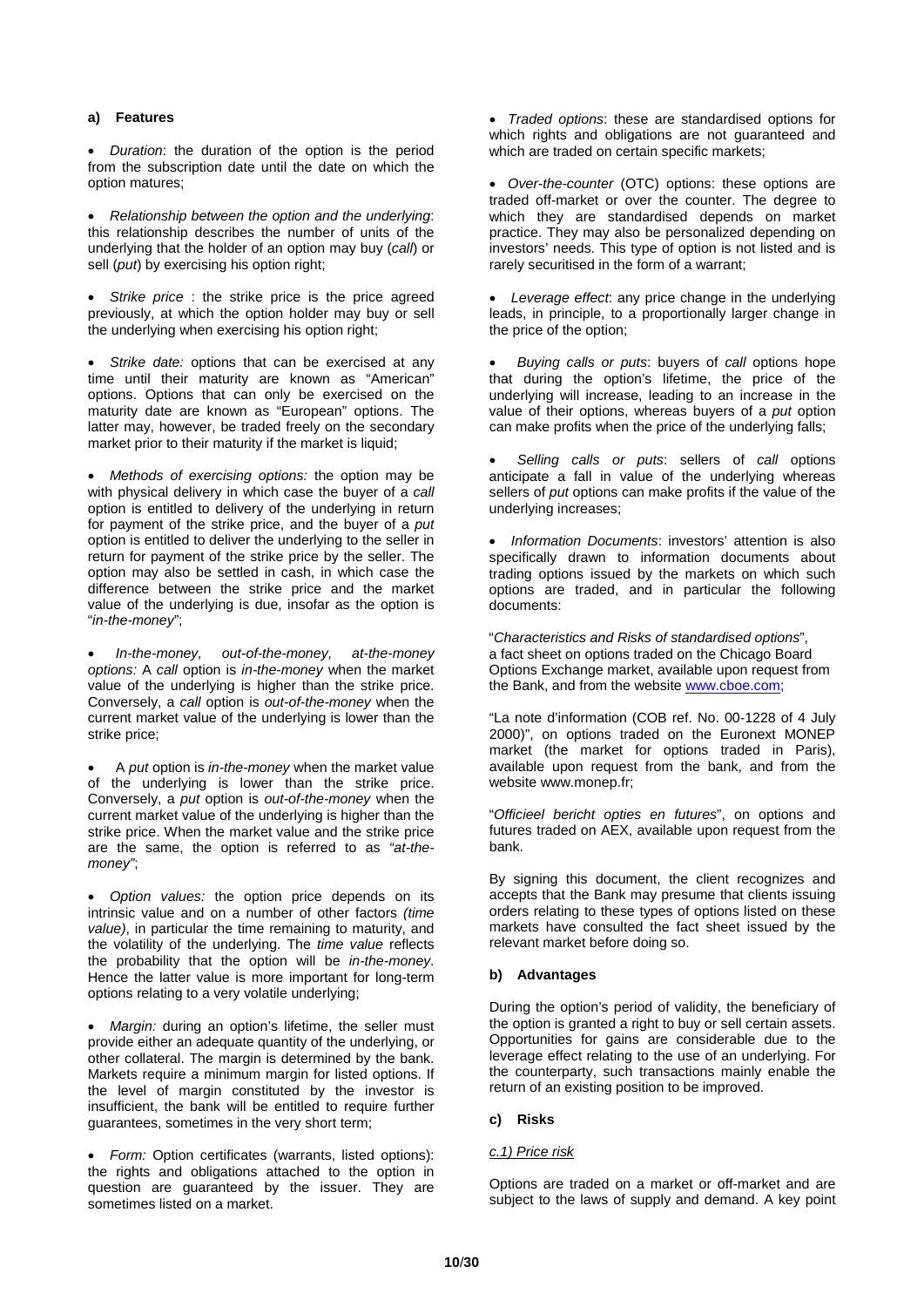in determining the option price is knowing whether there is a sufficiently liquid market for the option in question, as well as actual or expected movements in the price of the corresponding underlying. A *call* option falls in value when the price of the underlying falls, whereas the opposite is true for *put* options. Option prices are not only determined by changes in the price of the underlying, but also by a number of other factors, such as for example the duration of the option or the frequency and size of changes in the underlying's price (volatility). Consequently, there may be a risk of the option's value falling even where the underlying's price remains the same.

#### *c.2) Leverage effect risk*

The option's leverage effect reacts, in principle, proportionally more sharply to variations in the price of the underlying and thus offers, during its lifetime, opportunities for higher gains but, at the same time, risks of higher losses. The risks relating to the purchase of options increase with the size of the leverage effect.

#### *c.3) Purchasing an option*

Purchasing options is a highly volatile investment and the probability that an option will have no value at all at maturity is very high. In this case, the investor will have lost all of the sums used to pay the initial premium plus commission. After buying an option, an investor may maintain the position until maturity or perform a transaction in the opposite direction, or for "American" options, exercise it before maturity.

Exercising the option may involve either settlement of a differential in cash or buying or delivering the underlying. If the option relates to *futures* contracts, exercising it will mean taking a position on *futures* and accepting the obligations relating thereto which consist of meeting the margin requirements.

#### *c.4) Selling an option*

Selling an option generally involves a higher risk than buying.

Even if the price obtained for the option is fixed, the losses that may be generated for the option's seller are potentially unlimited.

If the market price of the underlying varies unfavourably, the seller of the option will be obliged to adjust the margin in order to maintain the position. If the option sold is of the "American" type, the seller may at any time be required to settle the transaction in cash or to buy or deliver the underlying. If the option sold relates to *futures* contracts, the seller will take a *futures* position and will be subject to obligations relating to adjusting the margin.

The seller's risk exposure may be reduced by taking a position on the underlying (securities, index or other) corresponding to the position relating to the option sold. *c.5) Acquiring the underlying when short selling*

The seller of an uncovered call option is not in possession of the underlying when concluding the contract (short selling).

For options with physical delivery, the risk of loss for the investor corresponds to the difference between the strike price at which the underlying will be delivered when option rights are exercised and the price that they will have to pay to buy that underlying. For options with cash settlement the risk of loss for the investor corresponds to the difference between the strike price and the market value of the underlying.

Since the market value of the underlying may significantly exceed the strike price when the option is exercised, the risk of loss for the investor selling the option cannot be determined in advance and, at least in theory, is unlimited.

This risk is higher for so-called "American" options, which can be exercised at any time and thus at a time that is not opportune for the seller of the option.

An additional risk for the investor selling the option is that he may not be able to obtain the underlying required when exercising the option, or may only be able to obtain it on very unfavourable conditions (particularly regarding cost) in view of the market situation.

In this context, it must be remembered that any losses may exceed the amount of margin lodged by the investor.

#### *c.6) Specific risks related to over-the-counter (OTC) options*

A position resulting from buying or selling an OTC option can only be liquidated with the counterparty's agreement.

#### *c.7) Specific risks related to option combinations*

This relates to the conclusion of two or more option contracts concerning the same underlying, differentiated by type of option or the option's features. Many combinations are possible. Therefore the risks related to each combination cannot be described in this document. It is therefore incumbent upon the investor to obtain information about the risks that are specific to the combination envisaged.

However, we may note that for any combination, the elimination of one or more options at a certain stage may lead to significant changes in the investor's risk position.

#### *c.8) Specific risks related to "exotic" options*

These options are subject to additional clauses or conditions. Their payment structures cannot be achieved by any combination of transactions.

They may be "tailor-made" OTC options or option warrants.

The range of exotic options that can be envisaged is unlimited, and therefore it is impossible in this document to describe the risks relating to each "exotic" option.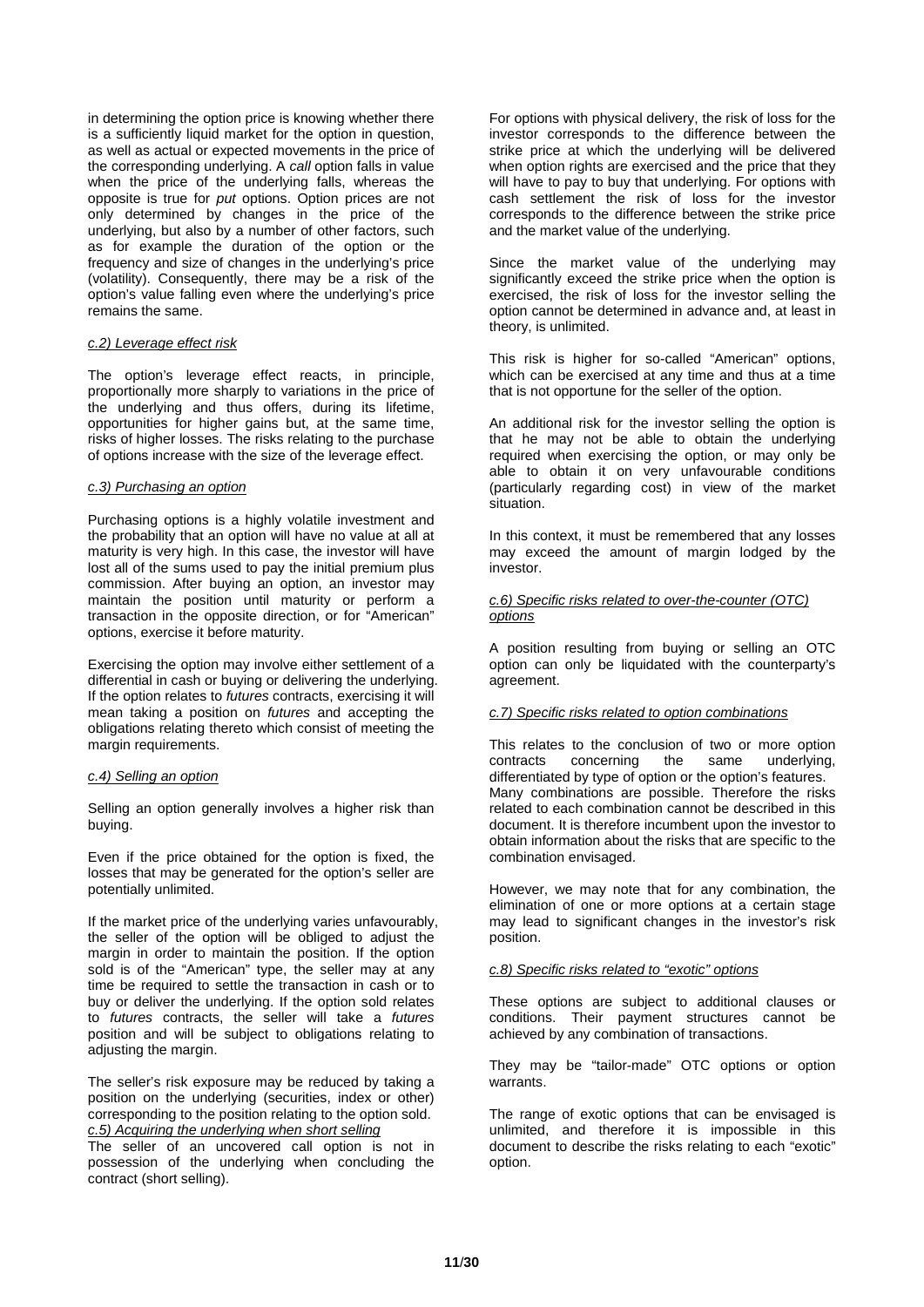However, the "exotic" options generally encountered have the following additional risks with respect to traditional options.

*c.8.1) Options depending on overall movements in the underlying*

The market value of the underlying is decisive throughout the option's lifetime and not only at maturity or when exercised. Investors must therefore take into account any fluctuations in the underlying throughout the option's lifetime in order to assess the probability of gains or losses.

#### **c.8.1.1) Barrier options**

The rights relating to such options arise (*knock-in options*) or are extinguished (*knock-out options*) fully and irreversibly when, during a given period, the market value of the underlying reaches a set threshold.

## **c.8.1.2)** *Payout* options

These options give rise to the payment of a fixed amount, determined in advance.

• "Digital" options: Payment is only made if, at maturity, the market value of the underlying is above (*digital call*) or below (*digital put*) the strike price. In this case, if the option is *in-the-money*, the seller of the option owes the amount initially established.

Lock-in options: Payment is only made if during the option's lifetime or a given period within that lifetime, the market value of the underlying reaches a previously established level. Thus, when the level established is reached, the seller of the option must pay the amount initially established, regardless of subsequent changes in the price of the underlying.

Lock-out options: Payment is only made if during the option's lifetime or a given period within that lifetime, the market value of the underlying never reaches one or more previously established level(s). For these options, as soon as the established level(s) are reached, the option loses its validity and therefore all value, regardless of subsequent changes in the price of the underlying.

#### **c.8.1.3) Asian options**

For these options, an average value is calculated from the market value of the underlying over a specified time period. This average is used to set the value of the underlying to be delivered (*average-rate option*) or the strike price to be paid (*average-strike option*). Such reference to an average value may lead to the following scenarios:

*- average-rate option*: the option's value at maturity is lower for the buyer and higher for the seller than the difference between the strike price and the market value of the underlying at maturity;

*- average-strike option*: the strike price of the call option is higher than the price initially established, or the strike price of the put option is lower than the price initially established.

## **c.8.1.4)** *Lookback options*

The market value of the underlying is determined at regular intervals during a specified period.

For *strike lookback options*, the lowest price (*call*) or the highest price (*put*) is deemed to be the strike price.

For *price-lookback options*, the strike price is unchanged but the highest price (*call*) or the lowest (*put*) is used to establish the value of the underlying.

The risk is thus that the strike price or the value of the underlying asset differs from the market values at maturity. Hence, in the above cases, the seller must be aware that when the option is exercised, the least favourable strike price or market value will be applied.

#### **c.8.1.5)** *Contingent options*

Buyers of such options only need to pay the premium if the market value of the underlying reaches or exceeds the strike price during the option's lifetime ("American" options) or at maturity ("European" options).

The risk is thus that the whole premium may have to be paid even if the option is just *in-the-money* or *at-themoney*.

## **c.8.1.6)** *Cliquet* **and** *ladder* options

• *Cliquet* options: the strike price is readjusted from time to time for the subsequent period – generally at regular intervals – in line with the underlying's market value. An intrinsic value is then, where applicable, locked in and accumulated during the option's lifetime.

Ladder options: in this case adjustments only take place from time to time if the underlying reaches specific market values. Normally, only the highest market value is used.

In addition to any intrinsic value of the option at maturity, the seller of a *cliquet* option must pay all of the accumulated market values and the seller of a *ladder* option must pay the highest market value. For the seller, the amount to be paid may therefore be considerably higher than simply the intrinsic value of the option at maturity.

*c.8.2) Options with several underlyings*

#### **c.8.2.1)** *Spread* **and** *outperformance* options

These two types of options are based on two underlyings.

In *spread* options, the absolute difference in movements in the prices of the two underlyings forms the basis for calculating the option's value.

The value of an *outperformance* option is based on relative difference, i.e. the best performance of one underlying compared to the other.

The risk is that even if the underlyings' market prices perform positively, the difference between the underlyings may remain constant or even diminish, thus impacting the option's value.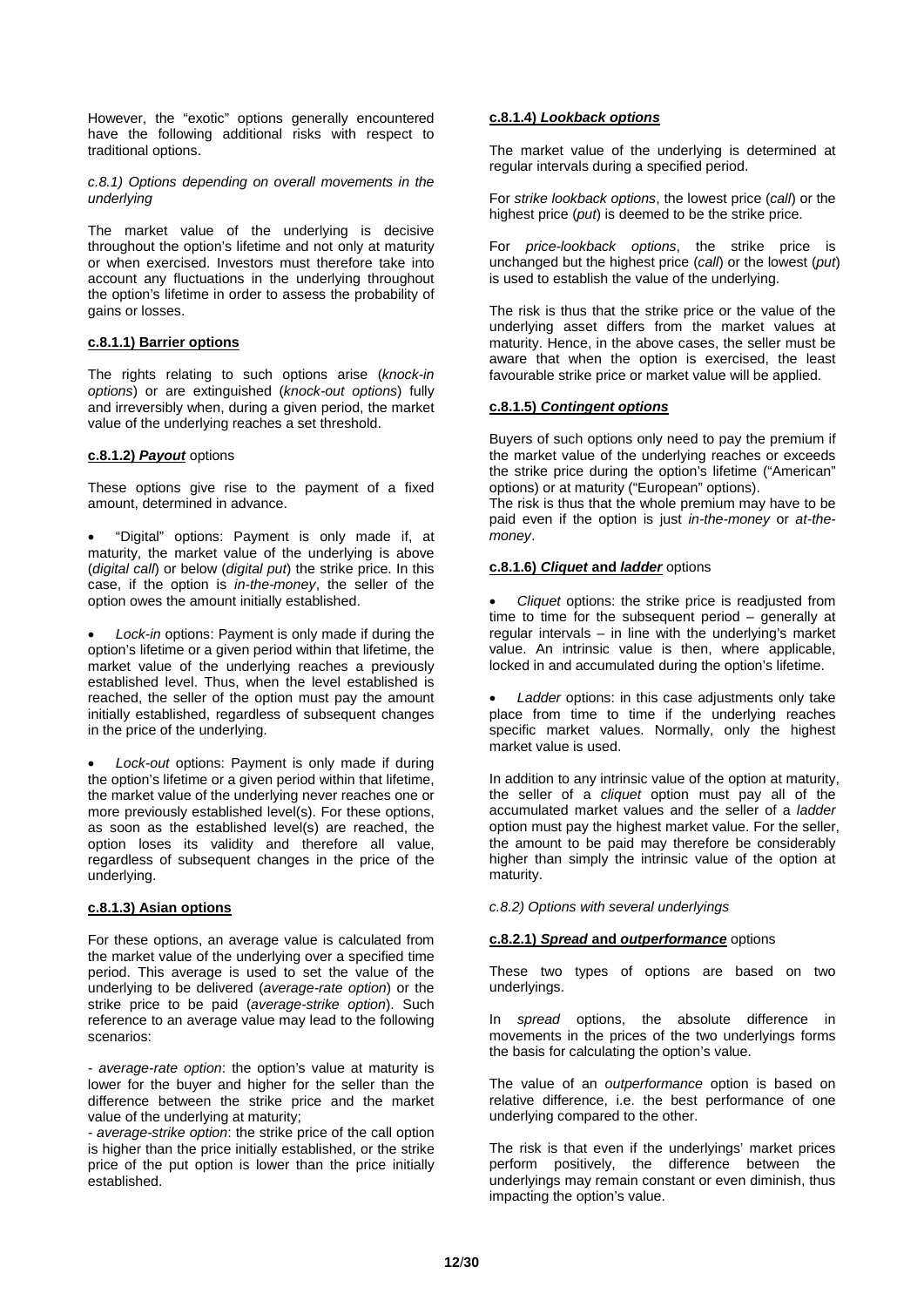#### **c.8.2.2)** *Compound options*

The underlyings of such options are options.

Such products therefore have high leverage effects, which may lead to high financial commitments.

#### **2.6.2 Forward transactions**

*Futures* are contracts traded on markets and standardised with regard to the quantity of the underlying and the maturity of the transaction. *Over-thecounter (OTC)* or "*forward*" transactions are contracts that are not traded on a market, with standard specifications or specifications agreed individually between the buyer and the seller.

#### **a) Features**

#### **b)**

• *Initial margin required*: whether buying or selling an underlying forward, an *initial margin* is set when concluding the contract. This margin is generally expressed as a percentage of the contract value.

• *Variation margin*: throughout the contract's lifetime, a *variation* margin is determined and required by the investor at regular intervals. It represents the accounting gain or loss resulting from a change in the contractual value or the value of the underlying. The variation margin can reach an amount several times that of the initial margin. The way in which the variation margin is calculated during the contract or in the event of liquidation depends on the stock market rules and the contractual specifications inherent to each contract. Investors must immediately reply to requests received from the bank to lodge a variation margin;

• *Liquidation*: in principle, investors may at any time during the contract unwind or liquidate that contract prior to its maturity date, either by selling the contract or by concluding a reverse contract with regard to delivery and receipt commitments. In the latter case, the conditions of the reverse contract will be such that the obligations of delivery and receipt arising from the two contracts will cancel each other out.

Liquidation ends the risk positions entered into: gains and losses accumulated up to liquidation are crystallised.

• *Performance*: contracts not unwound at maturity must be honoured by the parties involved. For contracts where the underlying is an asset, they may, in principle, be honoured either by physical delivery of the underlying or by cash settlement (although the first practice is the most common), whereas contracts in which the underlying is a reference rate (apart from currencies) cannot be honoured by means of physical delivery of the underlying. In the event of physical delivery of the underlying, the contractual consideration must be provided in full, whereas for cash settlements, only the difference between the price agreed when concluding the contract and the market value at the time of the contract's performance needs to be paid.

For this reason, the investor requires more liquidity for a contract providing for actual delivery of the underlying than in a contract with cash settlement.

## **c) Advantages**

Possibility of significant gains depending on the forward market value of the underlying, all the more so since the capital invested initially is low. Existing positions can also be guaranteed.

#### **d) Risks**

#### *c.1) - Variations in the value of the contract or that of the underlying*

Investors run a risk if variations in the actual value of the contract or that of the underlying are not in line with projections made by the investor when the contract was concluded.

If the value of the contract or underlying increases, the future seller must nevertheless deliver the underlying at the price initially agreed, which may be considerably less than the current price. For the seller, the risk thus comes down to the difference between the price agreed when the contract was concluded and the market value at maturity. Since theoretically there is no limit to how much the market value can increase, potential losses for the seller are unlimited and may be considerably higher than the margins required.

If the value of the contract or underlying falls, the forward buyer must nevertheless agree to receive the underlying at the price initially agreed, which may be considerably higher than the current price. For the buyer, the risk thus amounts to the difference between the price agreed when the contract was concluded and the market value at maturity. The buyer's risk is thus at most a loss equivalent to the price initially agreed. This loss may be considerably higher than the margins required.

Transactions are valued regularly (*mark-to-market*) and investors must have sufficient margin at all times. If there is insufficient margin during the course of the transaction, the investor must provide additional margin very rapidly, or their transaction will be liquidated early, in principle at a loss.

#### *c.2) Difficulty or impossibility of liquidating the contract*

In order to limit extensive price variations, a market can establish price limits for certain contracts. In this case, the investor must keep in mind the fact that when a price limit has been reached, it may be very difficult to unwind the contract, and even temporarily impossible to unwind it. Hence any investor must find out whether such price limits exist before entering into forward contracts.

It will not always be possible (depending on the market and the terms of the transaction) to carry out transactions allowing the risks relating to an outstanding transaction to be eliminated or reduced.

*Stop-loss transactions*, insofar as they are possible, will only be executed during the bank's office hours. They do not allow losses to be limited to the amount indicated, but will be executed once the limit has been reached on the market and will then become "at best" orders.

*c.3) Acquiring the underlying when short selling*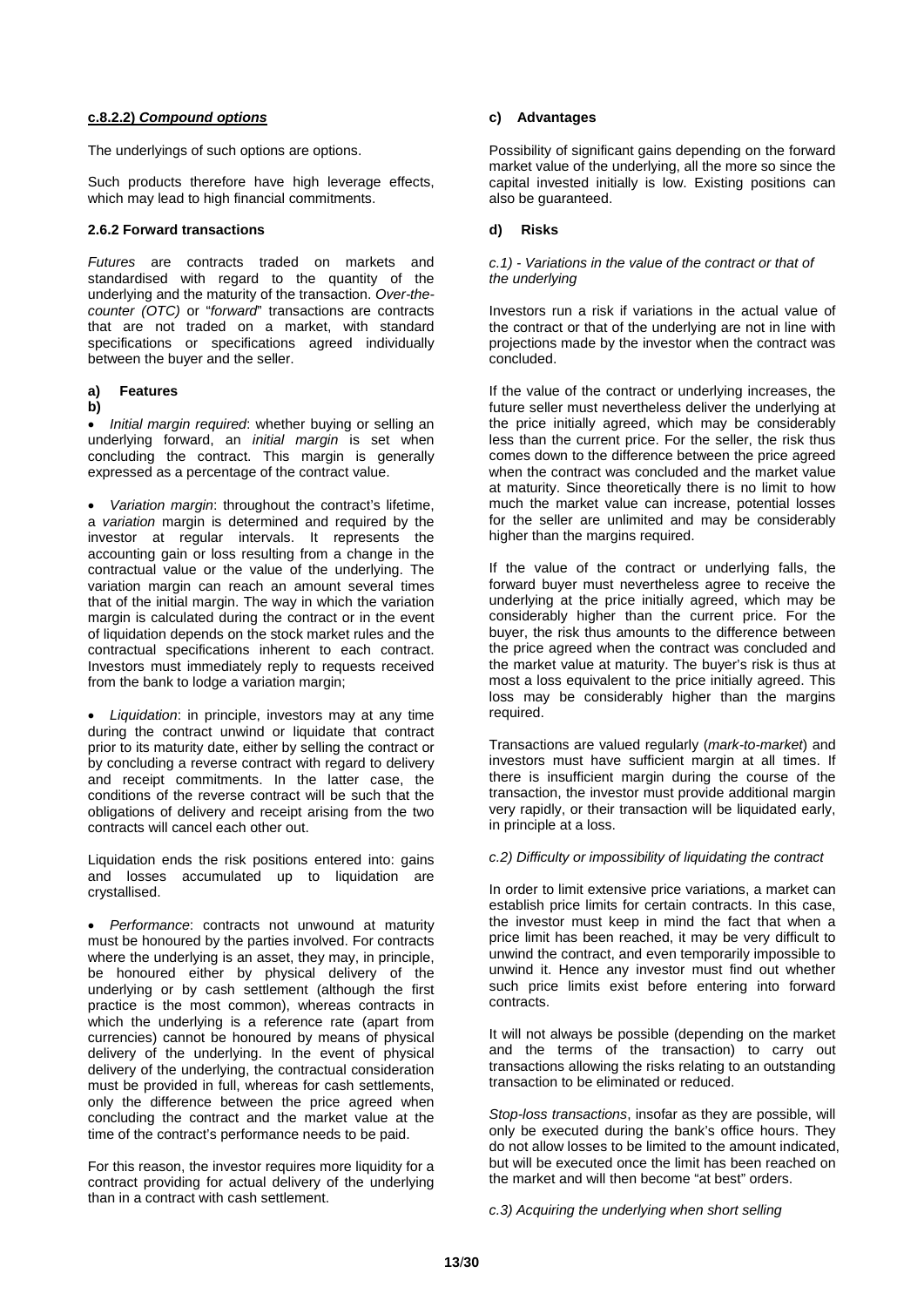Selling a forward underlying without owning it when concluding the contract (short selling) means also running the risk of having to buy the underlying at a very unfavourable market price so as to be able, at maturity, to honour the commitment to make physical delivery of the underlying.

## *c.4) Specific risks related to over-the-counter (OTC) transactions*

For standard OTC transactions, the market is, in principal, transparent and liquid. Hence it is generally possible to unwind contracts. There is no market for OTC forward transactions in which the contractual specifications are non-standardised and agreed between the parties. It is for this reason that liquidation is only possible with the agreement of the counterparty.

## *c.5) Risks specific to forward exchange products*

A *forward exchange* transaction allows currency to be bought or sold at a future date at a price established when the contract is entered into.

Using this kind of investment allows foreign exchange risks to be eliminated. In addition, no premium has to be paid when the contract is entered into.

The main risk for the investor is the loss of profit if exchange rate variations are more favourable than the exchange rate variations anticipated when the contract was entered into.

#### *c.6) Specific risks related to combinations*

Many combinations are possible. Therefore the risks related to each combination cannot be described in this document. It is therefore incumbent upon investors to obtain information about the risks that are specific to the combination envisaged.

However, it must be recalled in general that the risks relating to such transactions may change during the unwinding of the transactions forming the combination.

#### **2.7 - STRUCTURED PRODUCTS OR EMTNs[1](#page-13-0)**

Structured products are combinations of two or more financial instruments that together form a new product. At least one of these instruments must be a derivative.

The most frequently traded structured products are those with capital protection.

Such products may be traded on a market or over the counter.

Due to the many possible combinations, each structured product has its own risks insofar as the risks relating to each of the instruments forming it are reduced or eliminated or heightened as a result of that combination. It is therefore incumbent upon investors to obtain information about the risks that are specific to the

structured product in question. Such information is available, for example, in sales brochures or *form sheets* describing the product.

2.7.1 Specific case of structured products with capital protection (for example GROI, PIP, PEP, GRIP)

#### **a) Features:**

• *Dual component:* such products generally have two components: a fixed-income investment product (e.g. bonds or money market investments) and an option or combination of options. This enables the investor to take advantage of changes in the value of one or more underlyings whilst at the same time limiting risks of losses. Capital protection may, in some cases, only cover some of the assets invested. In addition, the capital protection element and the participation element can be divided into separate components to guarantee their independence, or even to enable them to be sold separately.

• *Capital*: fully or partially guaranteed (at maturity). The capital protection component enables the proportion of the product's nominal value to be returned to the investor at maturity to be determined, regardless of any variations in the value of the participation component.

• *Return*: the option component or direct investment in the underlying risky asset determines how and to what extent the investor can benefit from changes in the underlying's value. This component thus enables the potential gain over and above the capital protection component to be assessed.

• *Flexibility*: products can be adapted to each client's needs and to any type of underlying.

#### **b) Advantages**

Investing in a market whilst reducing the risk of capital loss that would exist in the event of direct investment in that market. Returns may be higher than investments in money markets or bonds, with an equivalent level of protection.

#### **c) Risks**

#### *c.1) Risks regarding the capital protection component*

Capital protection is a function of the product's nominal value and not its issue price or purchase price on a secondary market. Investors therefore benefit only from a guarantee up to the product's nominal value, such that capital protection does not necessarily mean repayment of 100% of the capital invested. The protection is reduced accordingly if the purchase price or issue price is higher than the nominal value and, correspondingly, increases if the purchase price or issue price is lower than the nominal value, in particular when subscribing at a price other than par or following a transaction that occurred after the initial issue. The robustness of the guarantee depends on the robustness of its issuer. Capital is thus only guaranteed if the guarantee's issuer can honour its commitments.

<span id="page-13-0"></span> $1$  For more detailed information on structured products you may consult the "Structured Products Information Guide" in the Appendix to this document.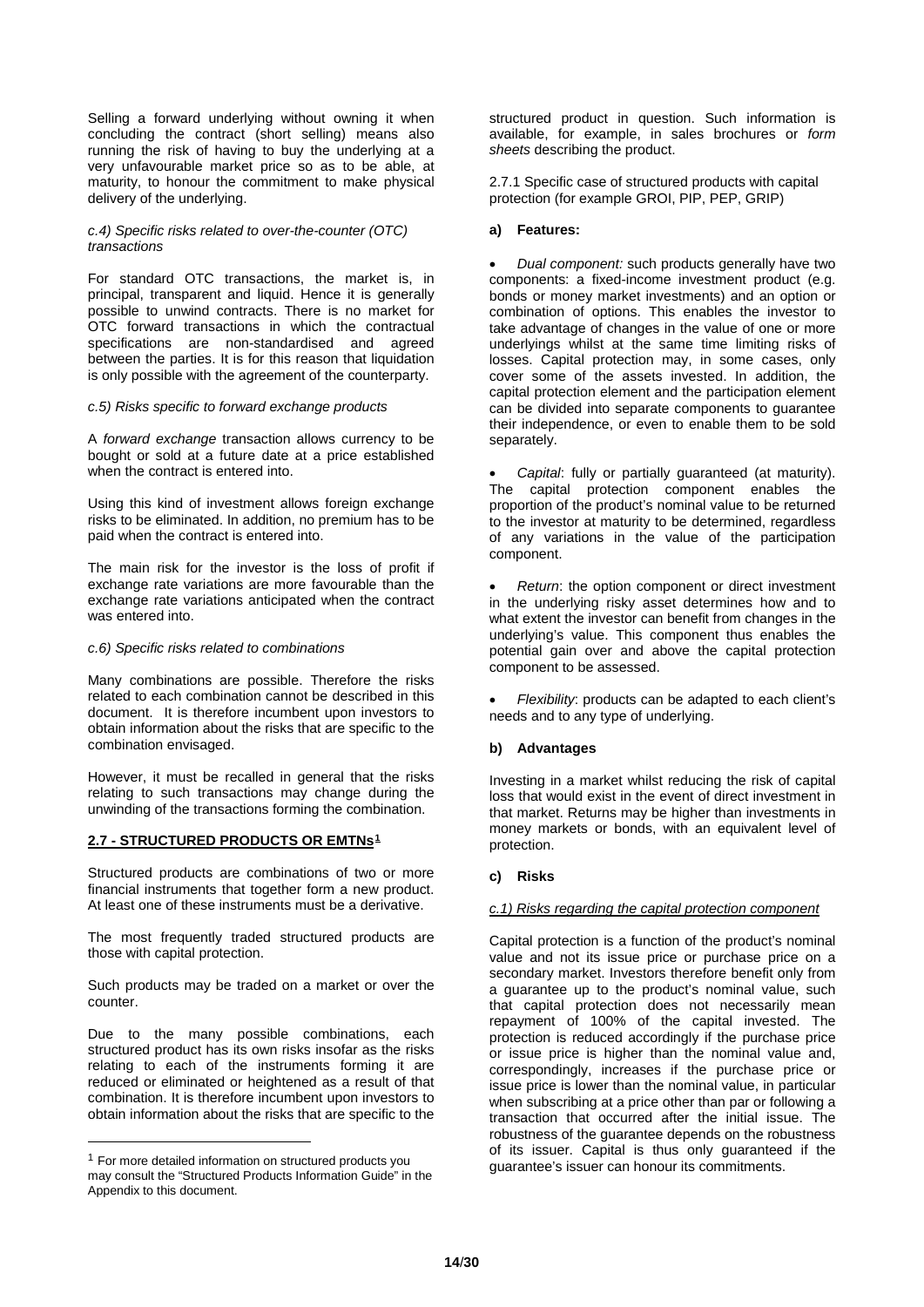The maximum loss risk is thus limited to the difference between the price paid and the capital protection offered at final maturity. However, during the product's lifetime, its price may fall beyond the amount of capital protection, which increases the risk of losses if sold before maturity. Capital protection is only assured for the investor if the product is retained until its maturity but is not assured in the event of early redemption. At maturity, if the capital is not 100% guaranteed the investor will not recover all the sums initially invested.

#### *c.2) Risks regarding the option/direct investment component*

Depending on changes in prices on financial markets, this component may have no value at maturity. The risks relating to this component correspond to the risks related to the option or combination of options or direct investment used.

In exchange for the capital guarantee, investors may obtain a lower return than they would have obtained had they invested directly in the underlying.

#### *c.3) Liquidity risk*

The investment's liquidity is, in principle, assured only up to a certain amount, and is most often subject to a Bid/Offer spread and/or a penalty for exiting prior to maturity.

2.7.2 Specific case of structured products without capital protection such as convertible reverse or discount certificate

#### **a) Features**

• *Forward product*: the investor receives a coupon that is guaranteed in a certain currency but accepts a risk with regard to the capital at maturity;

• *Underlying:* shares, indexes, baskets, etc.

• *Capital*: preserved if the market value of the underlying is no less than the strike price at maturity;

• *Redemption:* in cash or by delivery of the underlying, at a predetermined strike price, if that price has fallen or risen. At maturity, if the value of the underlying is higher than the strike price, the investor receives the guaranteed coupon plus 100% of the capital initially invested (in cash). If the value of the underlying is lower than the strike price, the investor receives the guaranteed coupon plus the underlying at the strike price;

• *Flexibility*: products can be adapted to any type of underlying;

• *Discount certificate*: in this case, the investor receives the coupon upon maturity only, but initially buys the product at a reduction.

#### **b) Advantages**

Income is higher than for investments in money market products.

These are generally short-term investments so it is easier to assess potential yields.

#### **c) Risks**

## *c.1) Capital risks*

Capital is not protected if, at maturity, the investor receives the underlying instead of the capital invested.

The risk here is closely linked to variations in the underlying's market value.

#### *c.2) Liquidity risk*

The investment's liquidity is, in principle, only assured above a certain amount.

#### *c.3) Exchange rate risk*

For products denominated in currencies other than the currency of the underlying, the investor is exposed to an additional foreign exchange risk.

## **2.7.3 Specific case of certain credit derivatives**

#### *2.7.3.1 Credit linked notes* **("CLNs")**

#### **a) Features**

An investment in a CLN is comparable to a direct investment in a variable rate *note* issued by the same issuer.

#### **b) Risks**

#### *b.1) Dual risk*

Investors buying CLNs are subject both to the credit risk of the CLN's issuer and the credit risk of the underlying reference entity(ies). If a credit event occurs, the investor will receive a debt instrument (security or loan) issued or guaranteed by the reference entity, or payment in cash at the value of the debt instrument, calculated according to the credit event in question.

#### *b.2) Risk accentuated by the concept of credit event*

The term "credit event" is defined in the broadest sense and covers more than simply default of the reference entity in question. This concept also includes, for example, the rescheduling of a repayment instalment or a reduction in a loan's interest rate. A credit event may thus lead to losses for the holder of a CLN, even if there has been no default within the actual meaning of the term. In other words, the occurrence of a credit event is more probable than default.

#### *b.3) Extent of the risk of loss*

For CLNs, a credit event can lead to losses greater than the average losses on securities recorded by the reference entity, since the issuer of the CLN generally has a wider choice of debt instruments to be delivered in the event of default and can thus opt for the cheapest security. In some structures, this risk is attenuated by defining recoverable amounts in advance, which, for example, predetermines losses if a credit event should occur.

Moreover, losses may be higher for deliveries of securities or loans with a longer term than the CLN, or if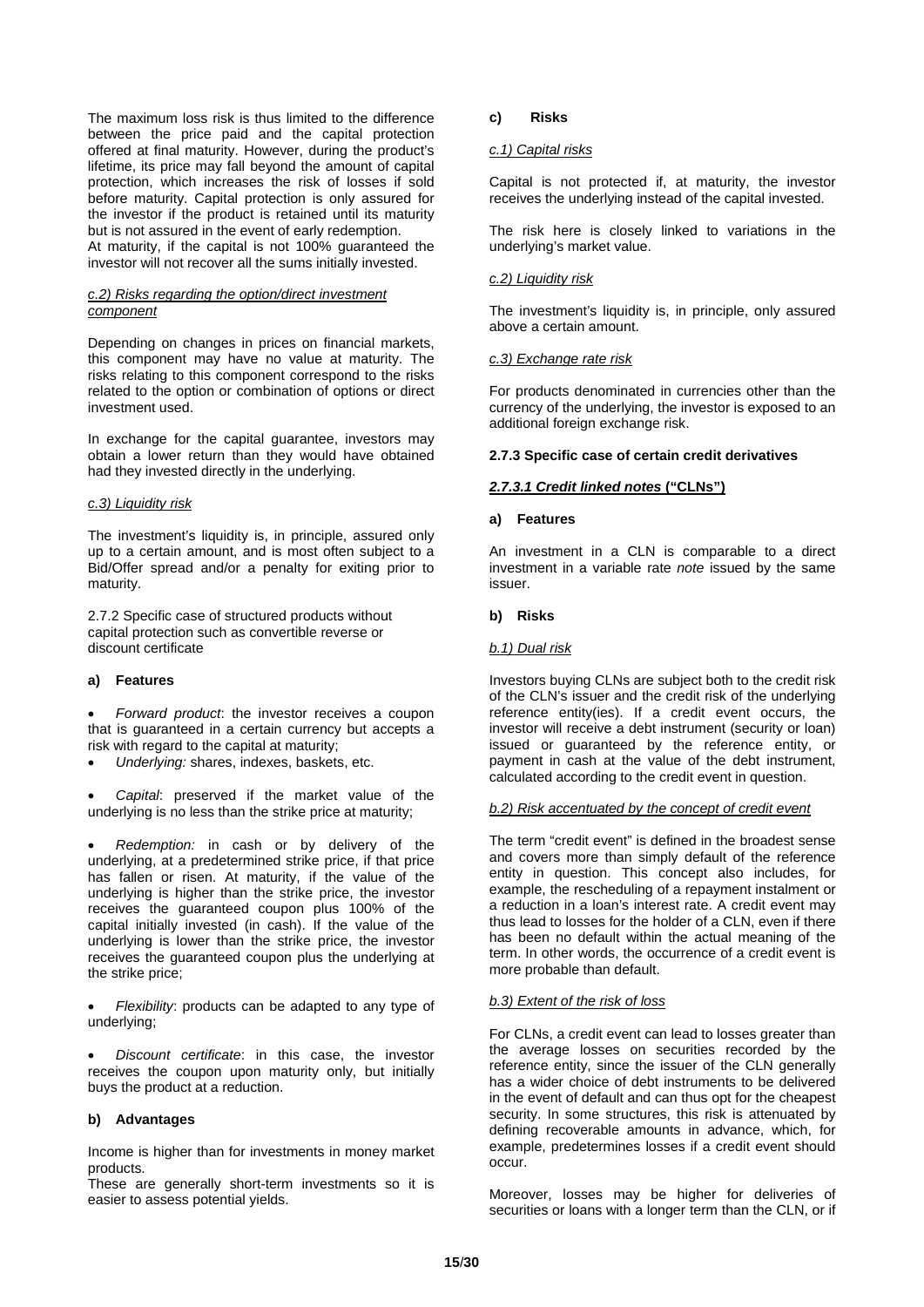a valuation is based on such a security/loan. However, the leading ratings agencies are aware of these two features and take them into account when valuing CLNs.

## *2.7.3.2 Collateralised debt obligations* **("CDOs")**

## **a) Features**

CDOs are also structured products, formed from an underlying basket or portfolio of debt instruments, in particular bonds, loans and/or *credit default swaps*.

CDOs are generally divided into several tranches with different risk levels for the underlying basket of debt instruments. In principle, the lowest-ranking tranche is formed of equity and each of the subsequent tranches corresponds to a higher ranking and a higher credit rating.

## **b) Advantages**

These synthetic structures enable investments to be made in underlying loans that are not always available through direct bond investments.

## **c) Risks**

#### *c.1) Risk relating to the tranche system*

Losses recorded at the level of the portfolio first affect investors in the equity tranche, and then those in a rank with higher priority. Investors in a higher tranche only suffer losses if a credit event occurs that has led to the loss of all equity and capital in the lower tranches. Tranches other than equity are thus partially protected from losses, whilst the equity tranche and the lower tranches are far more exposed to variations in the underlying portfolio.

Credit events affecting a small portion of the underlying portfolio may trigger significant losses, or even the total loss, of the capital invested in the equity tranche and the lower-ranking tranches.

#### *c.2) Risk related to the long-term investment nature*

The value of credit derivatives is subject to various factors and may vary significantly prior to maturity, for example when credit events or changes in the portfolio's credit spread occur.

Furthermore, the initial rating of a credit derivative can improve or be downgraded, as for all debt instruments. The credit rating for a given instrument reflects the (long-term) risk of default of said instrument up to maturity, and not the short-term market risk. Generally, investors opting for credit derivatives are advised to have a long-term investment strategy and to be able to retain securities until maturity.

#### *c.3) Risk related to low liquidity*

Credit derivatives are rarely liquid, even if a secondary market may exist.

#### **2.8 - SYNTHETIC PRODUCTS**

Synthetic products – mainly passive investments and warrants – are characterized by the fact that they have

gain and loss structures that are identical or similar to those of certain traditional financial instruments (shares or bonds). Synthetic products are combinations of two or more financial instruments that together form a new product. Basket warrants covering a given selection and quantity of shares are a typical example.

Synthetic products are traded on or off stock exchanges.

Due to the many possible combinations, each synthetic product has its own risks. However, generally, it should be remembered that the risks related to synthetic products are not necessarily the same as the risks of the financial instruments included in such products. Before buying such products, it is thus very important to find out precisely what risks are involved, for example by referring to the product description.

2.8.1 Passive investments (e.g. BLOC warrants, DOCU, GOAL's)

#### **a) Features**

• *Limited losses:* when buying a passive investment, an investor acquires an underlying (share, bond or currency) and at the same time subscribes to a *call* option on the same security. The investor receives a premium in return. The premium limits the investor's loss if the price of the underlying falls;

• *Limited potential for gains*: the potential gain linked to the underlying's capital gains is limited to the option's strike price;

• *Guarantee*: the investor must, for traditional passive investments, lodge the underlying as a guarantee, thus becoming a passive investor;

• *Synthetic passive investment*: this type of investment is based on the idea of reproducing or replicating traditional passive investments. However, such reproduction is achieved by means of a single transaction. The acquisition of the underlying and the issue of a *call* option both take place synthetically, using derivatives. The purchase price of such products is the same as the price of the underlying, less the premium received for the sale of the *call* option. The product is thus sold at a better price than the underlying;

• *Performance*: at maturity, the contract is performed either by means of a payment in cash, or by physical delivery of the underlying. If the price of the underlying is higher than the strike price, the investor receives a certain sum of money in cash. However, if it is lower than the strike price, the underlying is physically delivered to the investor.

#### **b) Advantages**

By selling a *call* option (traditional passive investment) or using the income from the sale of the *call* option included in the price of the product (synthetic passive investment), a reduction in the price of the underlying gives rise to smaller losses than might be incurred by direct investment in that underlying.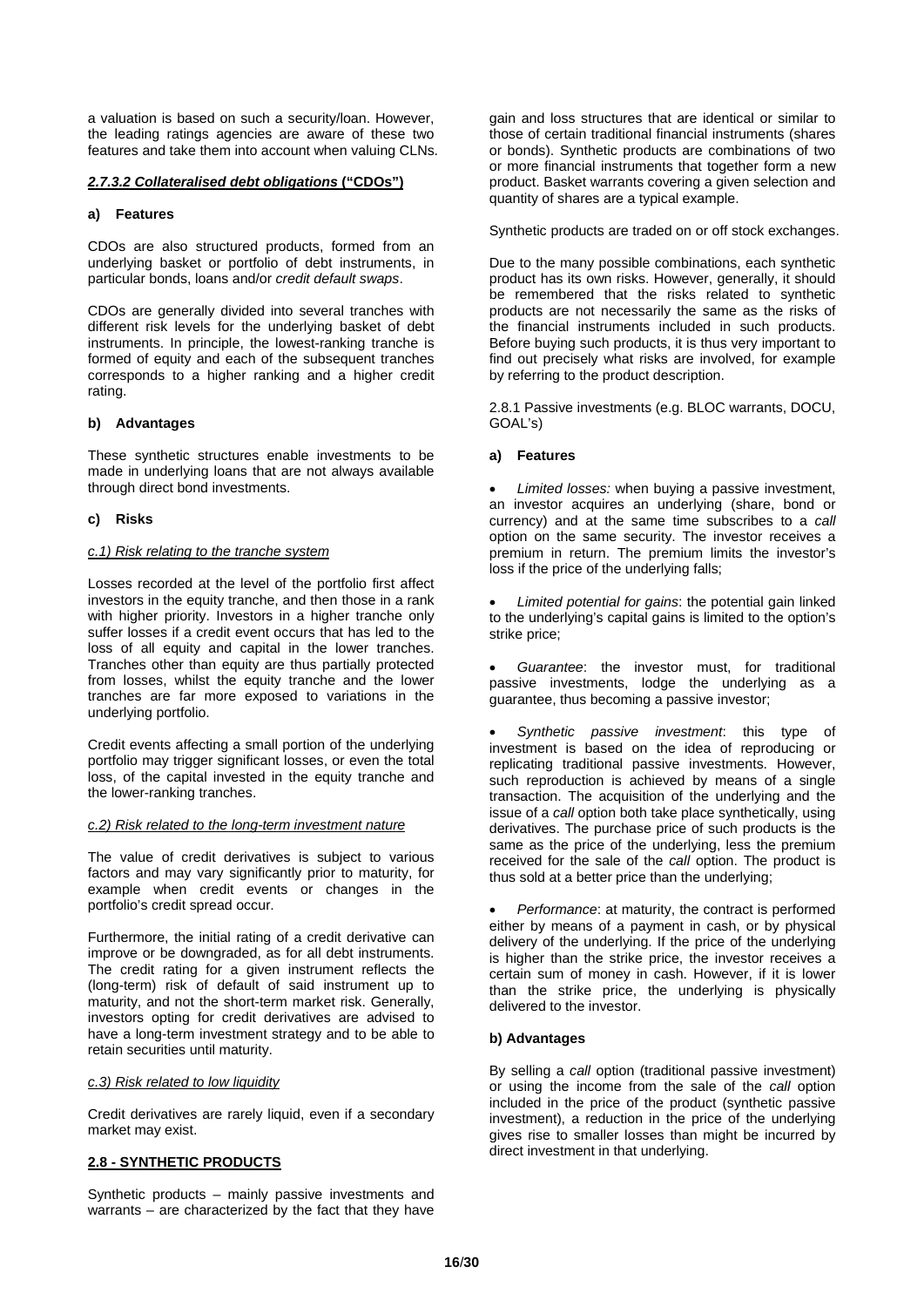#### **c) Risks**

Contrary to capital-guaranteed structured products, synthetic passive investments offer no protection against capital losses relating to the underlying.

Thus, if the price of the underlying increases and if, at maturity, it is higher than the option's strike price, the investor will receive the initially established price in the form of a cash payment. If the value of the underlying at maturity is not as high as expected by the investor when he/she/it bought the product, the product's return may be lower than the return on an investment in the money markets with the same maturity date.

If the price of the underlying, at maturity, is the same as or lower than the option's strike price, the underlying will be delivered to the investor. The potential loss that may be suffered by an investor is thus related to any loss in the market value of the underlying up to maturity. The risk of loss is therefore unlimited, as if the investor had invested directly in the underlying.

However, the option premium limits the consequences of a reduction in the value of the underlying.

## **2.8.2 Warrants/EMTNs (e.g. PERLES [Performance Linked to Equity Securities])**

## **a) Features**

• *Diversification:* a warrant enables an investor to buy a debt based on several underlyings or whose value is composed of several indicators;

#### • *Some common warrants:*

- index warrants: reflecting a whole market, they are based on an official index (e.g. DAX, CAC, etc.);

- regional warrants: they are composed of indexes or companies from a given region (e.g. Eastern Europe, Pacific Rim, etc.);

- basket warrants: they are composed of a selection of national or international companies in the same sector (e.g. biotech, telecommunications, etc.), indexes, bonds or other underlyings;

• *Guarantee:* such warrants are guaranteed;

• *Maturity and tradability:* maturity of such warrants is generally established at from one to three years. However, these warrants can be traded at any time.

• *Limited duration:* as they are incorporated into certificates, warrants have a limited duration;

• *Investors' rights:* no voting rights or rights to dividends or interest related to the underlyings;

• *Redemption:* redemption takes place at maturity and relates to:

- a certain amount per index point, for index warrants;

- the difference between the stock exchange price at maturity and the strike price, for regional warrants or basket warrants.

## **b) Advantages**

Even with a modest contribution of funds, the investment can be spread over several investment instruments or risk factors and thus minimize risks.

This type of product offers the same potential for gains or losses as a comparable direct investment in the underlyings but, through the index's diversification, risks that are specific to the companies forming the index can be limited or even ruled out, and the overall risk of loss can thus be limited.

In principle these are cheap products (in particular due to the fact that such products do not give rise to dividends/interest and no voting rights are attached).

#### **c) Risks**

#### *c.1) Transferred risks*

Investments in index, regional or basket warrants involve the same risks of losses as direct investments in the shares concerned. However, they do enable such risks to be spread.

The risks do not, however, disappear completely, and may be transferred to the market or sector to which the warrant relates.

#### *c.2) Absence of rights*

Contrary to direct investments, the investor has no voting rights and receives no dividends or interest in relation to the underlyings.

Therefore, a fall in the warrant's price cannot be compensated for by receiving dividends or interest.

#### *c.3) Risks related to the issuer*

In addition to the risk of insolvency of the companies included in the warrant as underlyings, investors are exposed to the issuer's risk, i.e. the del credere risk of the banking institution issuing the warrants.

#### *c.4) Leverage effect risk*

The warrant's leverage reacts, in principle, in a proportionally more sensitive way to variations in the underlying products' prices and thus offers, during its lifetime, opportunities for higher gains but, at the same time, risks of higher losses. The risk attached to the purchase of a warrant increases in line with the latter's leverage effect.

Such warrants are, in principle, more volatile than traditional warrants and may lose all of their value very quickly.

#### **2.9 - ALTERNATIVE INVESTMENTS**

#### **a) Features**

• *"Alternative investments"* are investments in a domestic or foreign mutual investment fund which differs from traditional investments in shares and bonds by the type of investment made by said fund.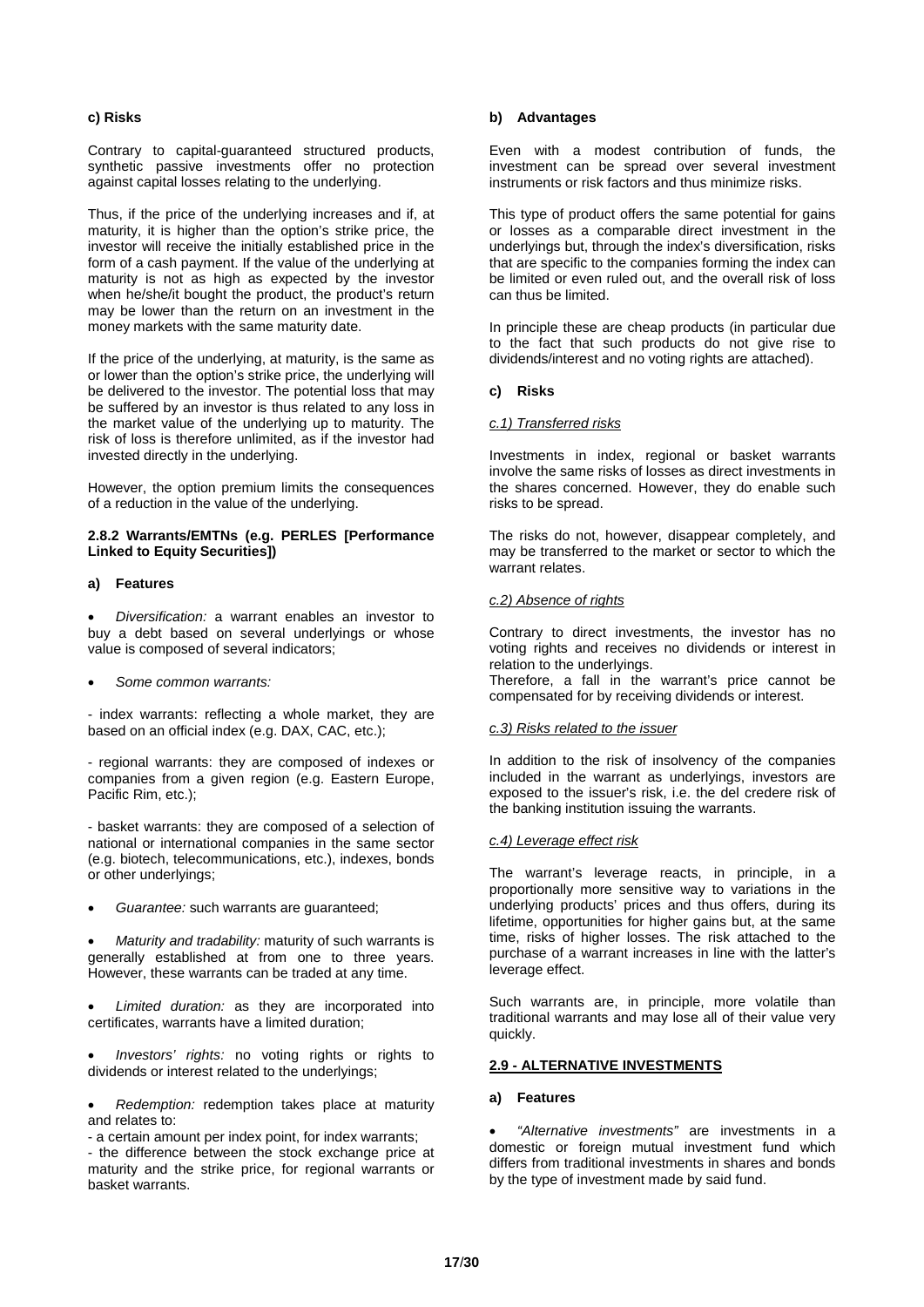The most well-known forms of "alternative" investment are, for example, *hedge funds,* whose investment strategies often include short selling, leverage effects or derivatives.

Investments in *private equity funds* (venture capital, financing company takeovers) also fall into this category. In the context of alternative management, assets may also be invested directly in financial instruments (shares, fixed-rate or floating bonds or zero coupon or convertible bonds and money market instruments). The choice of financial instrument will not be limited either in terms of industry, sector or geographical location, or as regards the type of security or instrument, or in terms of the currencies in which they are held, or in financial instruments reproducing the performance of an index.

Generally, alternative management refuses to compare its performance to a reference index or benchmark: its aim is absolute (positive) performance. Alternative management is based on a very wide range of investment strategies, any classification of which is rather arbitrary. Moreover, many funds use several styles in their day-to-day management, or use management methods which include features belonging to more than one of the main styles described below. Each of these styles has its own profile in terms of return, risk and correlation (or market risk).

• *Hedge funds: Hedge funds* are free to choose the products and markets (including emerging markets) in which they wish to invest as well as their trading methods. Such funds generally have high minimum investment levels for investors. The remuneration of the managers of such funds is often linked to the fund's performance.

Their basic strategy aims to reduce the risk of a long position in a securities portfolio by short selling other securities. Having thus reduced their exposure to market risks, they use leverage to increase the return. They are often *long* on securities deemed to be undervalued and *short* on positions deemed to be of lower quality. The *short* part may also comprise positions on "indexes". When examined in more detail, the following can be distinguished:

*- long*/*short* shares or bonds: this is the 'pure' style as described above. *Stock picking* is the main source of performance for this type of fund. It is generally the result of a fundamental analysis;

*- aggressive growth funds invest in shares* that seem likely to see accelerated income growth. This leads to a frequent bias towards *small caps*. Funds specializing in a particular sector (technologies, media, telecommunications, etc.) often fall into this category;

- *value* funds invest in securities deemed to be highly undervalued for various reasons compared to their intrinsic value;

- so-called *"market neutral"* funds invest in a balanced way in *longs* and *shorts*, with the aim of minimizing market correlation. This strategy owes a great deal to good fundamental analysis and *stock picking*, but above all to thorough risk analysis. The *short* compartment generally consists of "share" positions;

*- short sellers* are funds that practice short selling only. Securities deemed to be overvalued and for which a fall in value is expected are sought out by these funds.

Their main selection criterion is the deterioration of the issuer's fundamentals.

• *Event funds* take advantage of specific events in the lives of companies: restructuring, mergers, *spin*-*offs*. This type of strategy is generally little affected by market trends.

- opportunistic strategy funds take advantage of IPOs or takeover bids, income surprises and other one-off events concerning the issuer;

- distressed securities *funds* invest in securities, mainly debt instruments or banking securities, that are highly undervalued due to bankruptcy or recovery plans. This type of strategy is mainly used in the United States, where legislation is favourable to it.

• *Arbitrage* funds use market imperfections to generate return. They attempt to identify price or return differentials, which are not justified by the issuer's financial situation. They enter the market when they see a strong likelihood that such anomalies will disappear. Some people refer to them as *relative value funds*. The following trends can be distinguished:

*- fixed income arbitrage*: the fund captures price anomalies on bond markets;

*- convertible bond arbitrage*: arbitrage by the fund is between convertible bonds, generally long, and shares, generally shorted;

*- merger arbitrage*: the fund focuses on mergers & acquisitions.

• *Traders/CTA (commodity trading advisors)* take both bear and bull positions, and with a significant leverage effect, on markets (shares, bonds, futures, commodities, Forex, etc.). Generally these funds do not take long-term positions in advance. They attempt to capture excessive price variations in the short term, or to follow trends (*trend followers*). Their correlation with stock and bond markets is low. Thus:

- systematic funds invest according to a quantitative computerized model;

- discretionary funds are based more on fundamental market analysis.

• *Macro players* are funds that take advantage of overall macro-economic trends. They apply an opportunistic strategy. They are based on fundamental macro-economic analysis and rely on market reactions to changes in economic policy (interest rates, currency movements, etc.). They invest in all kinds of financial assets and all markets, depending on opportunities. They also use the leverage effect.

• *Special situations:* funds take advantage of very specific situations and sometimes go as far as creating the event themselves  $-$  i.e. by forcing a company's management to change strategy. They are also called *niche players*. They include, for example:

- opportunistic funds that have no established strategy but simply take advantage of opportunities for return as they arise;

- funds of funds, which are funds investing in other alternative investment funds, are active in one or more of the segments described above. All of these strategies may also be classified by geographical location or sector, as for traditional funds.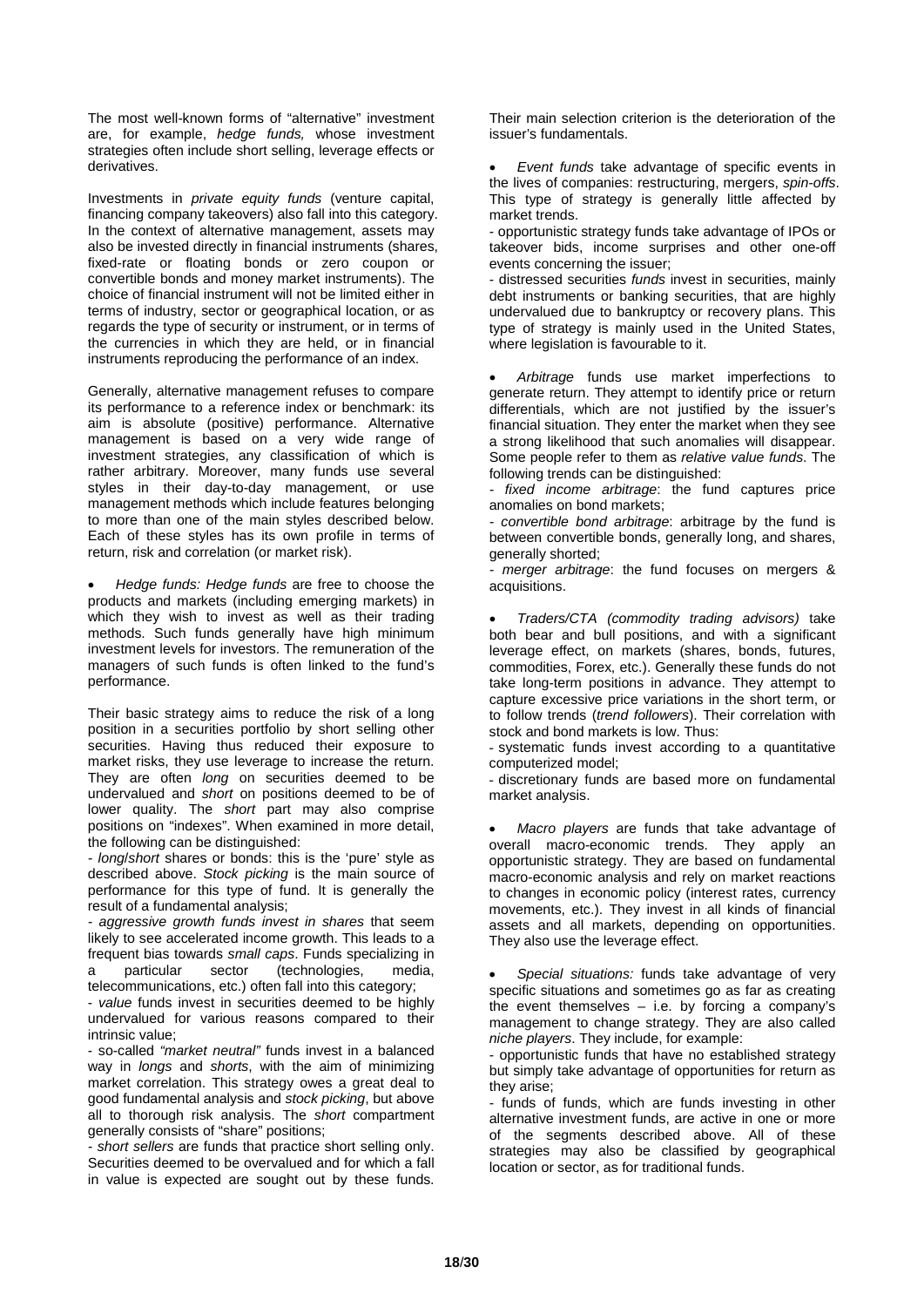Each fund has its own risks, so it is not possible to give a comprehensive description of the risks relating to investments in such products in this document but only to provide some general information. Investors are invited to obtain information on a case-by-case basis before investing in such products, for example by consulting the fund prospectus.

## **b) Advantages**

Prospects for obtaining gains are generally attractive for the level of risk incurred (volatility risk).

#### **c) Risks**

#### *c.1) Leverage effect*

In this area, investment strategies may lead to high risks. For example, through the leverage effect, small changes in the market may lead to high gains but also to substantial losses. In some cases, the whole investment may disappear.

#### *c.2) Lack of transparency*

The net asset value of such investment instruments is not generally known when the investor decides to make or to liquidate an investment. This is explained by the fact that a notice period is, in principle, necessary prior to any such transaction. Consequently, the net asset value can only be calculated once the investment has been made or liquidated.

Moreover, investors in "alternative" investments often have little information at their disposal. The investment funds' sometimes extremely complex strategies often lack transparency for the investor. Investors often do not clearly understand, or indeed completely underestimate, strategy changes, which may lead to a considerable increase in risks.

## *c.3) Potentially limited liquidity*

Alternative investments have very diverse degrees of liquidity. Liquidity may be very limited.

Most of these investments are subject either to *lock-up periods* or to penalties if they are liquidated before the end of a given period. This is explained by the relatively low liquidity of the investments incorporated in such instruments, designed more for the long term.

In addition, among the techniques used in alternative investments, many relate to illiquid financial instruments or those subject to legal, transfer or other restrictions. It is therefore possible for sale of an alternative investment to be authorised only occasionally or at certain dates, following a notice period of several weeks, for example four times a year, on specific dates. Due to differences between the sale price and the purchase price, the proceeds of the sale may not correspond to the instrument's net asset value.

For *hedge funds*, redemptions are only possible on a monthly, quarterly or annual basis. For *private equity funds*, the *lock-up* period may be more than 10 years.

Lastly, due to the complexity of the underlying investments made by such funds, adjustments to the net asset value may be necessary once audited annual

accounts have been received. Consequently, if an investor decides to sell 100% of his/her/its shares, some "alternative" investment funds retain some of those shares until receipt of the revised annual accounts.

#### *c.4) Short selling*

UCIs in which the bank invests on the client's behalf may carry out short sales of securities that may expose the part of the UCI's assets involved in such activities to unlimited risks, due to the absence of any upper price limit for such securities. However, losses will be limited to the amount invested in the UCI in question.

## *c.5) Valuation of the UCIs*

The net asset value per share of funds in which investments are made is not audited (except for the value calculated at the financial year-end). Therefore, in valuing said funds, the bank uses mainly unaudited financial information provided by the funds, by administrative agents and/or by market makers. If the financial information used by the funds to determine their net asset value per share is incomplete, inaccurate or if the net asset value does not reflect the value of the investments made by the funds, the valuation of these assets will be inaccurate.

#### *c.6) Performance-related fees*

Due to the specialized nature of these funds, some or indeed most of them may charge performance-related fees.

#### *c.7) Duplication of costs*

Investing in an investment fund rather than directly in the financial instruments in which the fund will itself invest generates additional costs for the client.

#### *c.10) Additional risks related to private equity funds*

Investments in *private equity* typically have the following additional risks:

#### No guarantee of return for the investor:

The risk for the investor is failure to recover all of the capital invested, and even losing the whole of the capital invested. Past performance of such investments in no way constitutes a guarantee for the future, in particular because the investment environment is constantly changing (new geographical areas, new specialist fields, etc.). In particular, an upturn in the economic cycle often generates strong competition in terms of company acquisitions, while in a downturn it is difficult to withdraw from such investments.

#### Low liquidity:

These funds generally have a duration of 7 to 15 years. There is no recognized secondary market for this type of investment. Consequently, for withdrawals from a *private equity fund* (which may require payments over several years) penalties may be high, going as far as forfeiture of all rights to amounts already invested in this type of investment.

Regarding availability of the funds promised, investors need to pay careful attention to notice periods –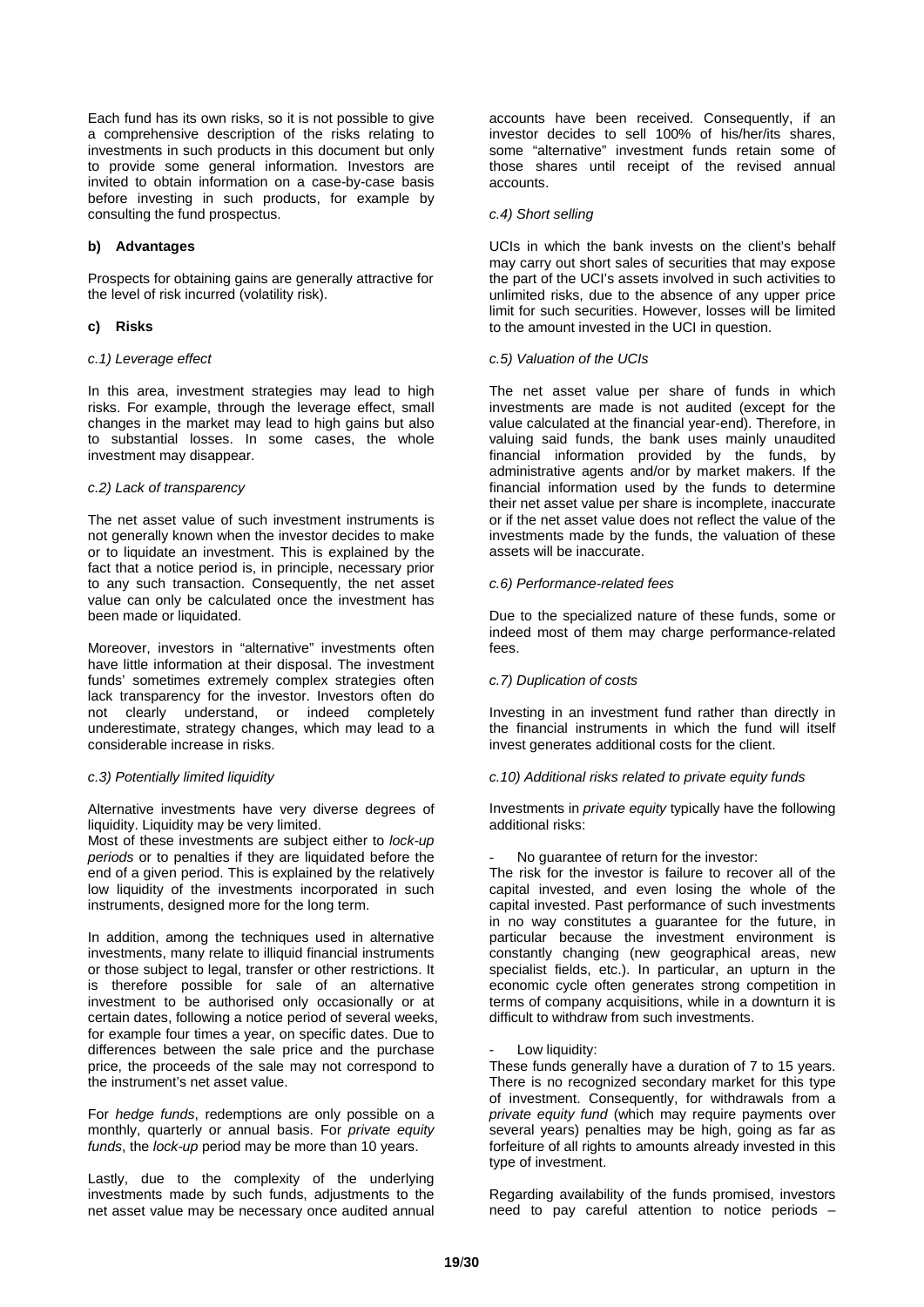generally very short (sometimes no more than 7 days) – and ensure that they have sufficient liquidity that can be mobilized at short notice in the event of calls for capital.

#### **2.10 - PROPERTY INVESTMENTS**

Property investment refers to investments in real estate, such as residential accommodation, office buildings, commercial premises, etc.

## **a) Features and advantages**

These investments are generally made via investments in investment funds or listed companies, providing a degree of diversification. This diversification helps, in principle, to reduce the volatility of the portfolio and to protect against inflation.

Some property investments may have the features of *private equity* investments.

## **b) Risks**

*b.1) Potentially limited liquidity*

The liquidity and tradability of property investments are subject to significant variations. Such investments are generally illiquid and do not always allow gains to be realised in the short term.

Listed investment companies and open-end funds investing in property generally have a daily market. On the other hand, property investments in the form of closed-end funds may only offer monthly, quarterly or annual liquidity, with a compulsory holding period of several years.

b.2) Leverage effect

In the event of a leverage effect, market fluctuations may generate considerable profits but also extensive losses.

#### **2.11 - SPECIFIC RISKS RELATED TO THE LENDING OF FINANCIAL INSTRUMENTS**

The lending of financial instruments by an investor entails the transfer of ownership of such instruments (including the rights relating to and any receivables arising from such instruments) to the borrower. As lender, the investor acquires a contractual right to repayment in instruments of the same type, quantity and quality by the borrower.

The investor is thus exposed to the risk of bankruptcy, insolvency, restructuring proceedings or other similar proceedings involving the borrower, or seizures or asset freezing measures affecting the borrower.

The investor may dispose of the loaned financial instruments only when they have been returned to the investor. Therefore, whilst awaiting their return, which may take several days, the investor may be unable to sell such financial instruments at a time when their market value is increasing. Moreover, the investor can have no guarantee that the financial instruments will be returned on a specific date, so that the investor may not be able to exercise rights in good time (e.g. voting rights relating to the financial instruments).

It may be that when the borrower has to return the financial instruments, it is unable to acquire the

instruments on the market. In that case, the investor may, at a given time, receive a sum of money equivalent to the value of the loaned financial instruments instead of the financial instruments themselves.

If the borrower provides a security interest to guarantee the repayment of the loan of the financial instruments, it may be that the value of the assets over which the security interest is granted is less than the value of the loaned financial instruments when the security interest is enforced.

#### **3 – IMPACT OF COSTS AND CHARGES ON THE RETURNS OF FINANCIAL INSTRUMENTS**

The purpose of this paragraph is to illustrate the impact of costs and charges on the returns of the main types of financial instruments that may be executed by the Bank.

The examples given are simulations and estimations that in no event may be considered as real cases. The returns, cost amounts and other numbered elements are in no event real and do not indicate any future cases.

#### **Bonds**

An investor purchases 500 bonds today at a fixed 10 year rate at €105. They pay a coupon every year equal to 2%. The investor wishes to know the value acquired by this investment at maturity. At the time of purchase, the investor paid a 0.50% transaction commission to the bank on the amount of the transaction. Furthermore, the investor has paid custody fees of 0.10% per annum on the value of the bond.

| <b>Purchase value</b>    | €52,500.00 |
|--------------------------|------------|
| Coupon                   | 1.25%      |
| Number of years          | 5          |
| <b>Maturity value</b>    | €5,781.25  |
|                          |            |
| <b>Gross return</b>      | €3,281.25  |
| Purchase transaction fee | €262.50    |
| Custody fees             | €272.51    |
| <b>Net return</b>        | €2,746.24  |

If the investor decides to sell this bond in year 2, he pays a 0.50% transaction fee on the transaction amount at the time of the sale of the bond.

| <b>Purchase value</b> | $\bigoplus$ 2,500.00 |
|-----------------------|----------------------|
| Coupon                | 1.25%                |
| Number of years       |                      |
| <b>Maturity value</b> | €53,812.50           |

| <b>Gross return</b>      | €1,312.50 |
|--------------------------|-----------|
| Purchase transaction fee | €262.50   |
| Sale transaction fee     | €269.06   |
| Custody fees             | €106.98   |
| Net return               | €673.96   |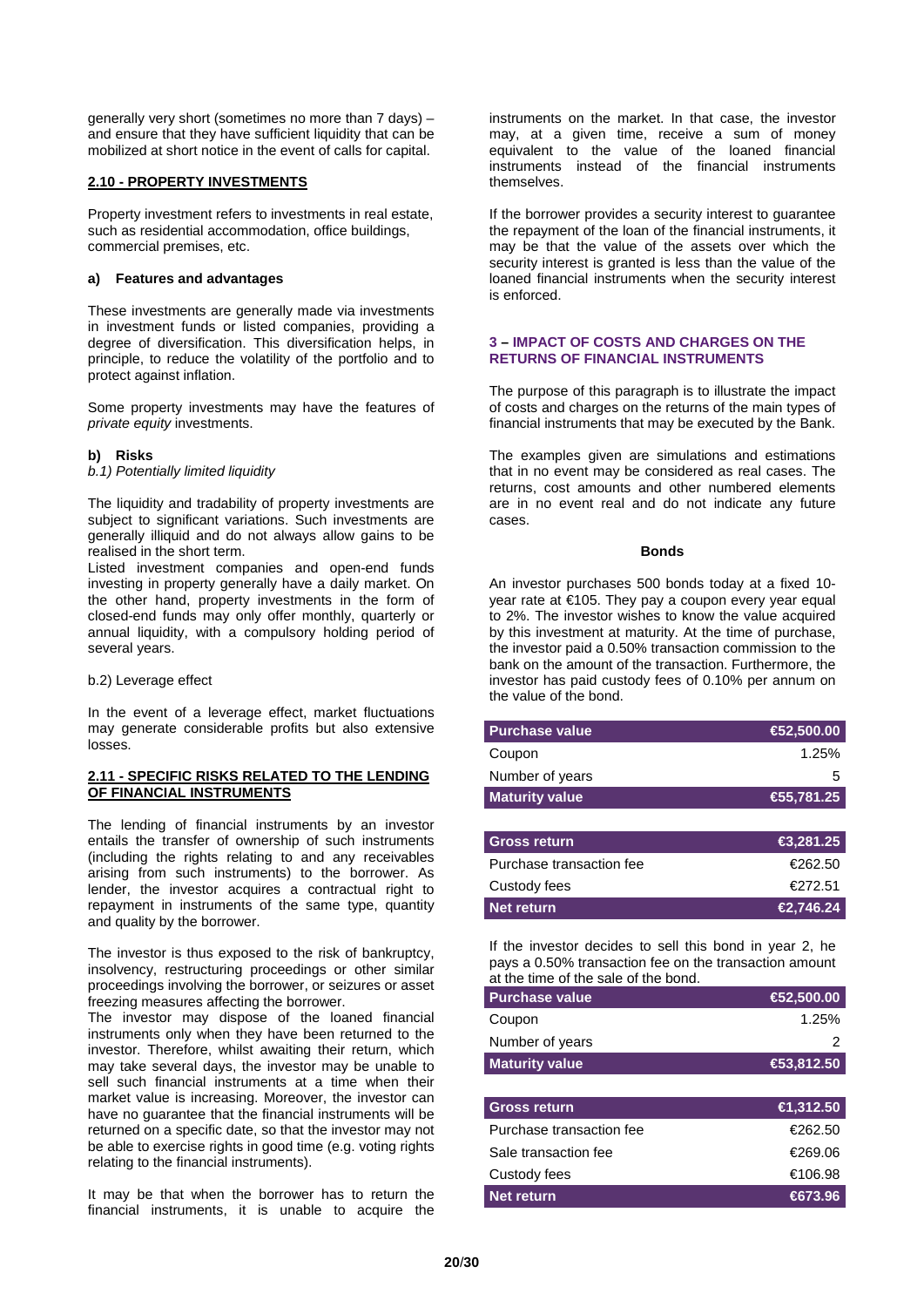#### **Listed shares**

An investor purchases, today, 500 shares listed at the market price of €105 with a 0.50% transaction fee on the amount of the transaction. After a holding period of five years, he decides to sell the shares at a market price of €120 with a transaction fee of 0.50%. Furthermore, the investor has paid custody fees on the value of the share at 0.10% per annum.

| <b>Purchase value</b>    | $\bigoplus$ 2,500.00 |
|--------------------------|----------------------|
|                          |                      |
| Sale value               | €60,000.00           |
|                          |                      |
| <b>Gross return</b>      | €7,500.00            |
| Purchase transaction fee | €262.50              |
| Sale transaction fee     | €300.00              |
| Custody fees             | €284.63              |
| Net return               | $\bigoplus$ ,652.87  |

If the investor decides to sell the shares at the end of 5 years at a market price of €107, the return will therefore be less.

| <b>Purchase value</b>    | €2,500.00  |
|--------------------------|------------|
|                          |            |
| Sale value               | €3,500.00  |
|                          |            |
| <b>Gross return</b>      | ∈ 1,000.00 |
| Purchase transaction fee | €262.50    |
| Sale transaction fee     | €267.50    |
| Custody fees             | €265.49    |
| <b>Net return</b>        | €204.51    |

#### **Investment fund**

An investor has purchased 500 shares in a fund with a net inventory value of €105 and a 0.50 % transaction fee on the amount of the transaction. After holding the investment for 5 years, the investor decides to sell his shares in the fund with a transaction fee of 0.50 %. On the day of the sale, the net inventory value is calculated by the fund management company at €120.

| Net inventory value at purchase      | €2,500.00  |
|--------------------------------------|------------|
|                                      |            |
| <b>Gross inventory value at sale</b> | €60,000.00 |
|                                      |            |
| <b>Fund return</b>                   | €7,500.00  |
| Purchase transaction fee             | €262.50    |
| Sale transaction fee                 | €300.00    |
| Custody fees                         | €284.63    |
| Net return                           | €6,652.87  |

If the investor decides to sell the shares in the fund at the end of 5 years and the net inventory value calculated by the management company at this date is 100, the return will therefore be negative and increased by the impact of costs and charges.

#### **Structured products**

An investor has purchased a structured product with a maturity of 7 years for amount of €100,000. If at each annual observation date, the underlying is above or equal to 100% of its initial value, a coupon of 2.50% of the nominal value is paid for the previous year. If on the contrary the underlying has fallen in relation to its initial level, the investor will not receive a coupon for the current year. At maturity, the amount of the capital is guaranteed up to 40% of the loss on the product. Subscription fees are 0.50% per annum, calculated on the amount of the purchase and on the duration of the maximum lifetime of the product, collected fully upon subscription with a minimum of 1% and a maximum of 3%.

If, over its whole lifetime, the product has achieved a return on the underlying above 100% and at maturity the product is worth 105% then the return will be positive.

| <b>Purchase value</b>    | €100,000.00 |
|--------------------------|-------------|
| Coupon revenue           | €17,500.00  |
| Capital reimbursement    | €105,000.00 |
| <b>Maturity value</b>    | €122,500.00 |
|                          |             |
| <b>Gross return</b>      | €22,500.00  |
| Purchase transaction fee | €3,000.00   |
| Custody fees             | €538.77     |
| <b>Net return</b>        | €18,961.23  |

If the product has only achieved three years with a performance of the underlying above 100% and at maturity the product is worth 90% then the return will be less.

| <b>Purchase value</b>                           | €100,000.00 |
|-------------------------------------------------|-------------|
| Coupon revenue                                  | €5,000.00   |
| Capital reimbursement                           | €100,000.00 |
| <b>Maturity value</b>                           | €105,000.00 |
|                                                 |             |
| <b>Gross return</b>                             | €,000.00    |
| Purchase transaction fee                        | €3,000,00   |
| Custody fees                                    | €478.67     |
| Net return                                      | €1,521.33   |
| product has never achieved an annual<br>If the  |             |
| performance of the underlying above 100% and at |             |

maturity the product is worth 60% then the product will be reimbursed at 100% but the return will be negative.

| <b>Purchase value</b>    | €100,000.00 |
|--------------------------|-------------|
| Coupon revenue           | - €         |
| Capital reimbursement    | €100,000.00 |
| <b>Maturity value</b>    | €100,000.00 |
|                          |             |
| <b>Gross return</b>      | €           |
| Purchase transaction fee | €3,000,00   |

Custody fees  $\epsilon$ 404.30 **Net return a -** €3,404.30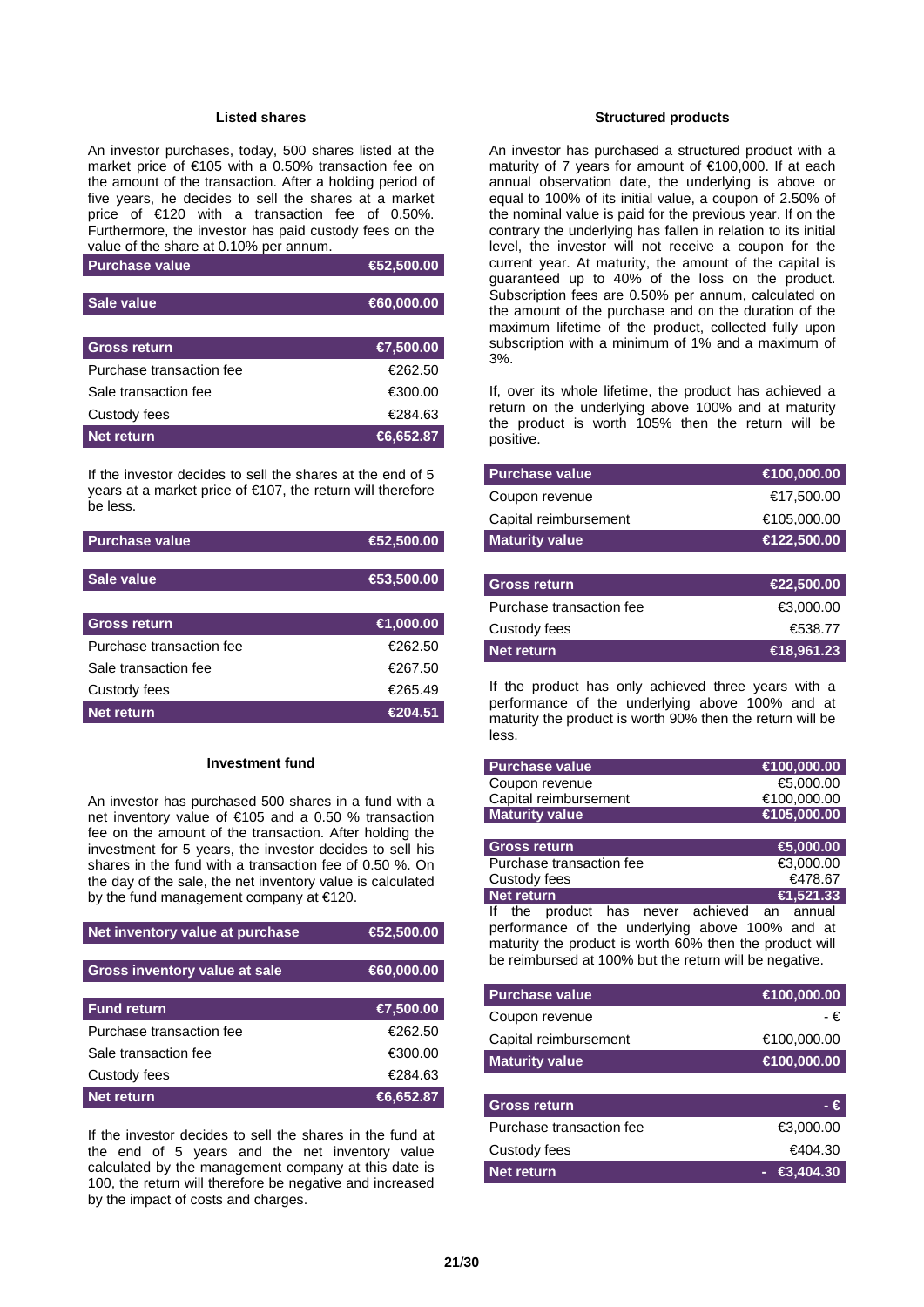Finally, if the product has never achieved an annual performance of the underlying above 100% and at maturity the product is worth 50% then the product will be reimbursed at 55% and the performance will be heavily negative.

| <b>Purchase value</b> | €100,000.00          |
|-----------------------|----------------------|
| Coupon revenue        | - €                  |
| Capital reimbursement | €55,000.00           |
| <b>Maturity value</b> | $\bigoplus$ 5,000.00 |
|                       |                      |

| <b>Gross return</b> | $ \epsilon$ 45,000.00 |
|---------------------|-----------------------|
|                     |                       |

| Net return               | $ \bigoplus$ 8.389.65 |
|--------------------------|-----------------------|
| Custody fees             | €389.65               |
| Purchase transaction fee | €3.000.00             |

The preceding provisions do not claim to describe all the risks inherent to investments in financial instruments. Their purpose is rather to provide some basic information and to make the client aware of the existence of risks inherent to all investments in financial instruments. Clients are encouraged not to make any investments before being sure that they understand all the risks and that they make sure their investments are appropriate to their wealth, needs and experience.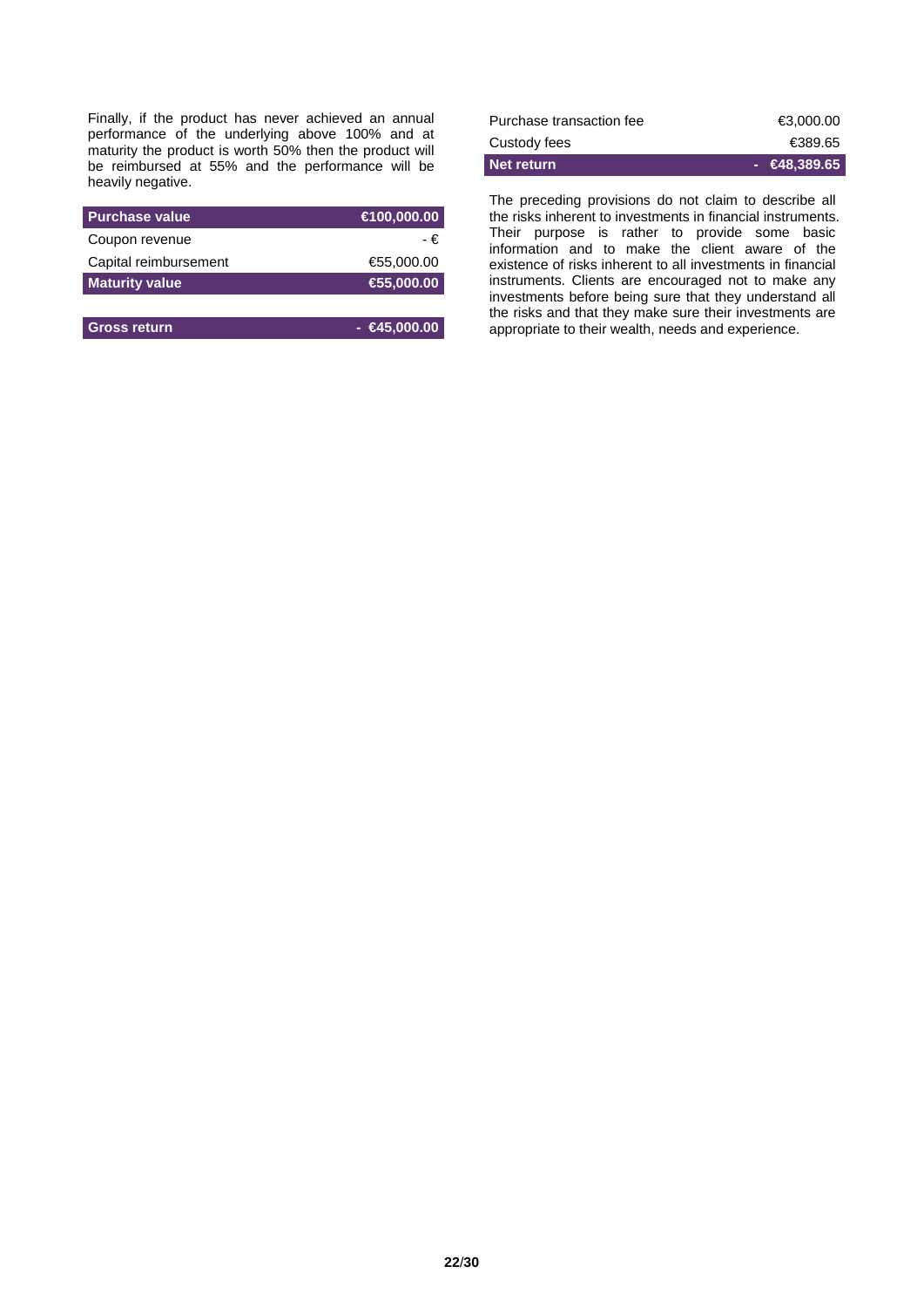#### **RULES APPLYING TO THE CATEGORISATION OF CLIENTS**

#### **Client categorisation**

The Bank classifies Clients using investment services or performing investment activities or an ancillary service as "Retail Clients", "Professional Clients" or "Eligible Counterparty Clients", according to objective criteria set out by the legislation in force.

The level of protection and information that Clients will benefit from in the context of investment services and ancillary services provided by the Bank depend on this classification.

#### **Retail Clients**

"Retail Clients" enjoy the most extensive legal protection: this includes, in particular, a set of rules of conduct to be followed by the Bank when the latter provides investment services, the obligation for the Bank to execute the orders under the most favourable conditions for the Client, the application of order processing rules (in particular the rapid and fair processing of orders) as well as the obligation for the Bank to communicate to the Client detailed information on the services and products provided by the Bank, as defined by law.

#### **Professional Clients**

"Professional Clients" benefit by law from regulatory protection that is less extensive than that covering Retail Clients.

For example, the Bank is authorised to presume that Professional Clients possess the level of experience and knowledge required to understand the inherent risks related to their investments.

The Bank is nevertheless bound to comply with organisational obligations with regard to "Professional Clients", in particular those intended to prevent conflicts of interest, those ensuring the continuity and regularity of the provision of investment services, or those intended to safeguard Clients' rights to assets entrusted to the Bank.

#### **Eligible Counterparty Clients**

This category of Client has the lowest level of protection: when it deals with the an Eligible Counterparty Client the Bank does not have to apply the rules of conduct for the provision of investment services, the obligation to execute orders in the most favourable conditions for the Client and the rules on the processing of orders.

The Bank is, however, bound to comply with organisational obligations with regard to "Eligible Counterparty Clients", in particular those intended to prevent conflicts of interest, those ensuring the continuity and regularity of the provision of investment services, or those intended to safeguard Clients' rights to assets entrusted to the Bank.

#### **Option to request increased protection ("opt-in")**

The Bank may, on its own initiative or at a Client's request:

- treat a client classified by default as an "Eligible Counterparty Client" as a "Professional" or "Retail Client", by virtue of and pursuant to the legal provisions; - treat as a "Retail Client", a Client that is considered as a "Professional Client" by virtue of and pursuant to the current legal provisions;

#### **Option to waive certain protections ("opt-out")**

The Bank informs "Retail Clients" that they are, subject to certain legal restrictions, entitled to request that they be treated as "Professional Clients". Similarly, "Professional Clients" may be considered as Eligible Counterparties if they meet the legal requirements and the basic criteria of a company.

Such a request must be made in writing. The Client must declare that it is aware of the consequences of its waiver of the protections provided, the consequences of which shall be specified by the Bank.

Before deciding to accept the request for a category change, the Bank will take all reasonable steps to assure itself that the Client meets the criteria provided for by law.

It is incumbent upon the Client to inform the Bank of any change liable to lead to a change in the Client's categorization.

The Bank is authorised to take appropriate measures if it finds that the Client no longer meets the conditions to be treated as a Professional Client.

Clients are informed that the Bank classifies all of its Clients by default into the category "Retail Client" for all transactions, services and products provided by the Bank.

When a Client is likely to be in another category and the Bank accepts to classify it in this other category, the Client is expressly informed of thereof by the Bank.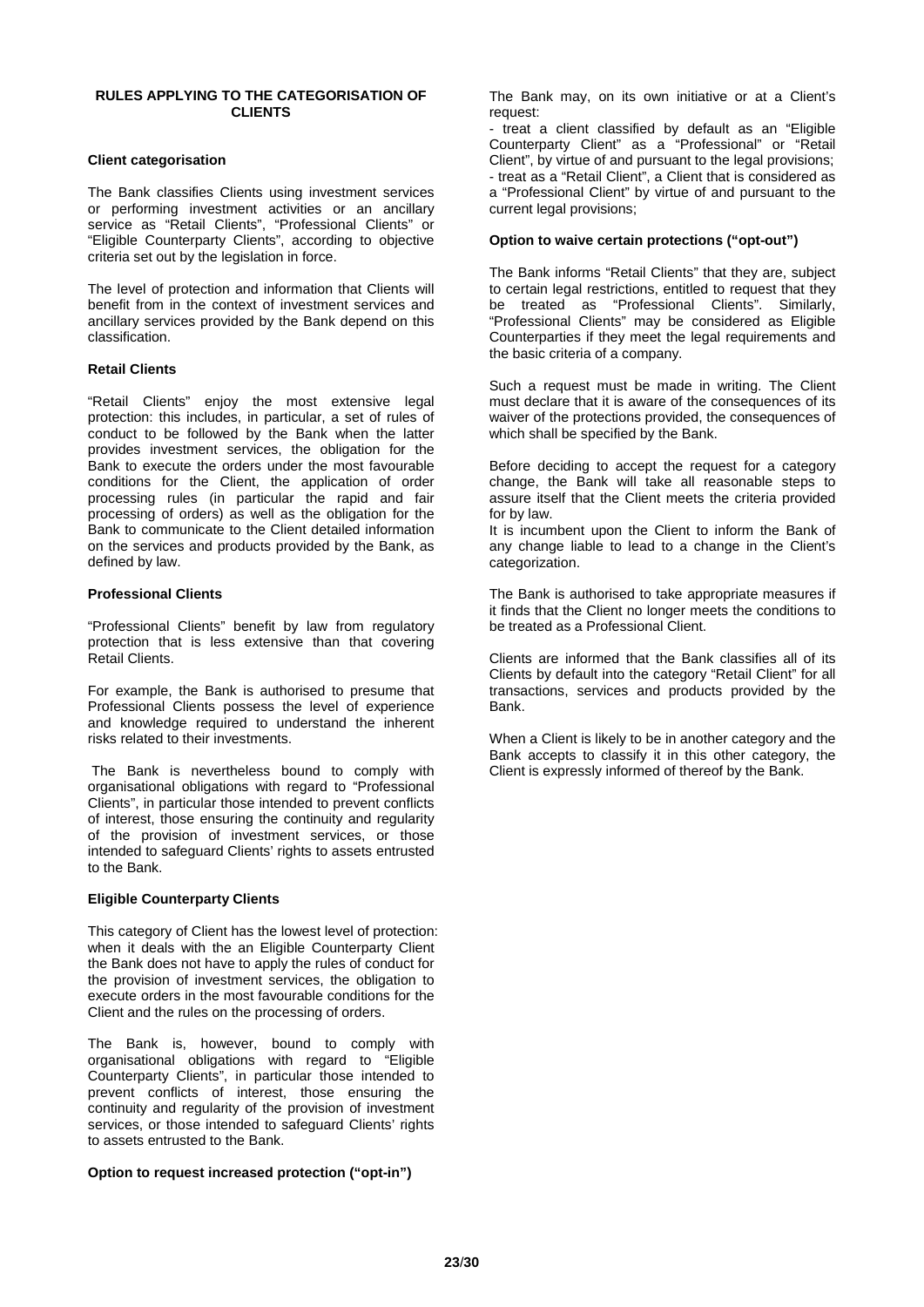## **INVESTMENT SERVICES OFFERED BY THE BANK**

The Bank offers various investment services and activities as well as ancillary services, in particular:

- reception and transmission of orders on one or several financial instruments
- execution of orders
- investment advice
- portfolio management
- custody and the administration of financial instruments on behalf of clients, including custody services.

Before providing any investment services, the Bank establishes the Investor Profile with the Client.

To this end, the Client is obliged to communicate to the Bank a certain amount of information on his/her/its knowledge and experience in financial instruments, his/her/its investment objectives, including his/her/its tolerance to risk, and his/her/its financial situation including his/her/its capacity for incurring losses. The Client undertakes to inform the Bank of any change in such information.

## **PORTFOLIO MANAGEMENT SERVICE**

The Bank offers a discretionary portfolio management service which is broken down into different management profiles, as more fully described in its commercial brochures and specific contracts.

In order to benefit from the discretionary management services of the Bank, the Client concludes a discretionary management contract with the Bank. The Bank manages the portfolio of the Client in a discretionary manner according to the management policy defined with the Client and his/her/its Investor Profile.

It reports on its management by sending the Client<br>periodic reports more fully described in the periodic reports more fully management contract.

#### **NON-INDEPENDENT ADVISORY SERVICE**

The Bank offers its Clients a non-independent advisory service: consequently it is subject to less strict rules with regard to, inter alia, the procedure for selecting recommended financial instruments and the links with the issuers or providers of the financial instruments proposed. Its recommendations are therefore based on a more limited analysis of different types of financial instruments and/or issuers and may in particular, according to the type of financial instruments, be limited to financial instruments issued or offered by companies having legal relations with it (for example companies belonging to the same group as the Bank) or economic relations (for example companies having a partnership with the Bank).

The Client remains responsible for the investment decision made on the basis of the investment advice received.

The Bank offers two investment advisory services that are not independent, as more fully described in its commercial brochures and the specific contracts.

In order to benefit from the Bank's advisory services, the Client concludes an investment advice contract with the Bank, which establishes in particular the investment sphere and the different financial instruments on the basis of which the Bank sends its recommendations to the Client. In any event, its recommendations are adapted to the Client's Investor Profile and management objectives.

Before the performance of the envisaged transaction, and in the interests of the "Retail Client", the Bank sends the Client a suitability report that includes, among other things, a summary of the advice provided and explaining why the recommendation made is adapted to the Client, including the way in which it complies with the objectives and the particular situation of the Client with regard to the required duration of the investment. the Client's knowledge and experience, the Client's attitude towards risk and his/her/its loss capacity.

In this report, the Bank indicates whether the recommended services or instruments are likely to require that the Client requests a periodic review of the agreed provisions and draws the Client's attention to this possible necessity.

When the purchase or sale agreement of a financial<br>instrument is concluded using a remote instrument is concluded using a remote communications method that does not allow for the prior transmission of the suitability report, this report may be provided on a durable support immediately after the Client is bound by an agreement.

The Client explicitly accepts that in case of a remote transaction the suitability report will be communicated to him/her/it on a durable support immediately after the conclusion of the transaction.

#### **ORDER RECEPTION AND TRANSMISSION SERVICES**

#### *Complex products*

When the Bank provides, at the initiative of the "Retail Client", an investment service which only includes the execution or the reception and the transmission of orders, with or without ancillary services, whenever this service concerns complex products, the Bank must proceed with an evaluation of the suitable nature of the transaction envisaged by the Client. This evaluation is intended to allow the Bank to act in the best interests of the Client.

If the transaction is evaluated by the Bank as being possibly inappropriate for the Client, the Bank informs the Client thereof. The Client may then decide either to withdraw from the envisaged transaction or confirm the transaction, despite the warning.

#### *Non-complex products*

When the Bank provides, at the initiative of the "Retail Client", an investment service which only includes the execution or the reception and the transmission of orders, with or without ancillary services (excluding the granting of certain credits and loans), the Bank is not obliged to evaluate the suitable nature of the envisaged transaction, insofar as the service concerns noncomplex financial instruments within the meaning of the applicable regulation, namely: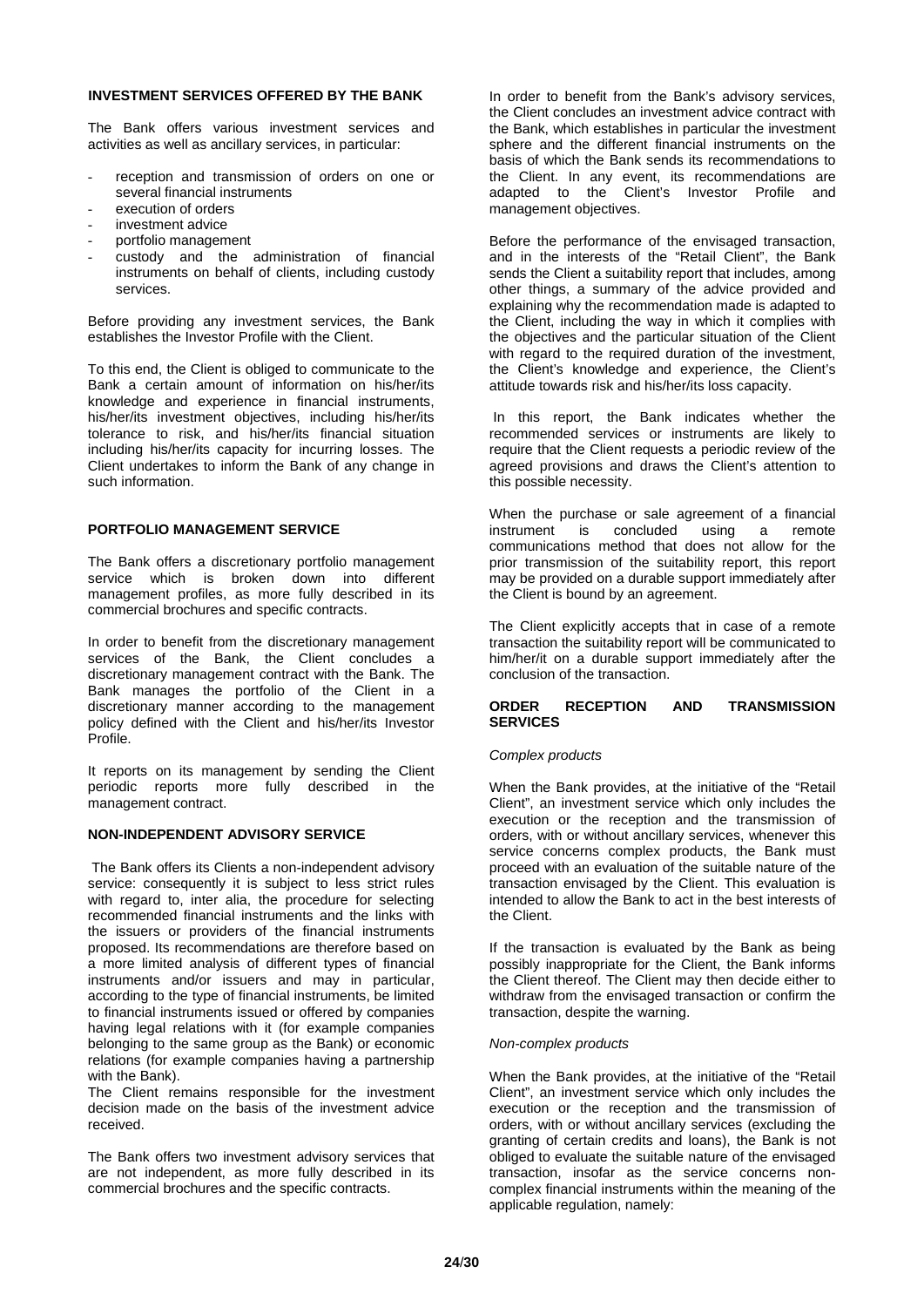- a) shares admitted for trading on a regulated market or an equivalent market of a third country, or on a MTF, if it concerns company shares, excluding shares of joint investment entities that are not UCITS and shares incorporating a derivative;
- b) bonds and other securities admitted for trading on a regulated market or an equivalent market of a third country, or on a MTF, excluding those incorporating a derivative or presenting a structure that makes the understanding of the risk incurred difficult for the Client;
- c) monetary market instruments, excluding those incorporating a derivative or presenting a structure that makes the understanding of the risk incurred difficult for the Client;
- d) shares or securities in UCITS, excluding structured UCITS within the meaning of Article 36, paragraph 1, second sub-paragraph of Regulation (EU) Nº. 583/2010;
- e) structured deposits excluding those incorporating a structure that makes it difficult for the Client to understand the risk incurred with regard to the return or the early exit cost of the product;
- f) other non-complex financial instruments.

The Client undertakes before purchasing shares in a UCITS to read the "Investor's Key Information Document" (IKID) which contains important information on the risks, nature and costs of the UCITS, and which is available either on the Bank's website or from his/her/its banker.

The Client undertakes before investing in a packaged retail and insurance-based investment product ("PRIIP") to consult the "Key Information Document" that contains important information on the risks, nature and costs of the PRIIP. This document is available either on the Bank's website or from the Client's private banker.

Concerning financial instruments that are subject to public offer, the Bank will provide to the Client information according to which the prospectus is made available to the public.

#### **HOLDING, CUSTODY AND ADMINISTRATION OF FINANCIAL INSTRUMENTS SERVICES**

The Bank offers a service for holding, custody and administration of financial instruments, as more fully described in its General Terms and Conditions and its Rates and Conditions in force.

## **THE BANK'S DUTY TO INFORM**

In addition to the reporting provided for in the Account Opening Documentation or specific contracts, the Bank sends the Client (i) information on the costs and charges related to the products and services and (ii) if applicable, a warning in case of a drop in its portfolio, in the cases described below.

#### **Information on costs and charges**

In the cases provided by regulation and in order to allow the Client to make a decision on a transaction in full

knowledge of the facts, the Bank sends him/her/it information on the costs and charges of the investment service and the product in question, before the transaction is executed (reporting ex-ante)**.** 

Annual reporting on the costs and charges (reporting ex-post) is also sent to the Client, in the cases prescribed by regulation.

## **By accepting this document:**

The "Professional Client" expressly authorises the Bank not to provide it with information ex-ante and ex-post on the costs and expenses related to the investment services and financial instruments.

However this authorisation is not applicable when the<br>Bank provides investment advice or portfolio Bank provides investment advice or management services to the Client and, regardless of the service provided, when the relevant financial instrument includes a derivative.

The "Eligible Counterparty Client" expressly authorises the Bank not to provide it with information ex-ante and ex-post on the costs and expenses related to the investment services and financial instruments.

However this authorisation is not applicable when the relevant financial instrument includes a derivative and the Eligible Counterparty Client intends to offer it to its clients.

## **Duty to warn**

In the event that the portfolio of a "Retail Client" includes leveraged positions on financial instruments or transactions involving possible losses, the Bank informs it when the value of each instrument depreciates by 10% in relation to its average purchase price and for each multiple of 10% thereafter.

This information is communicated by the Bank at the latest at the end of the business day during which the threshold was exceeded or, in the event the threshold is exceeded on a non-business day, at the end of the next business day.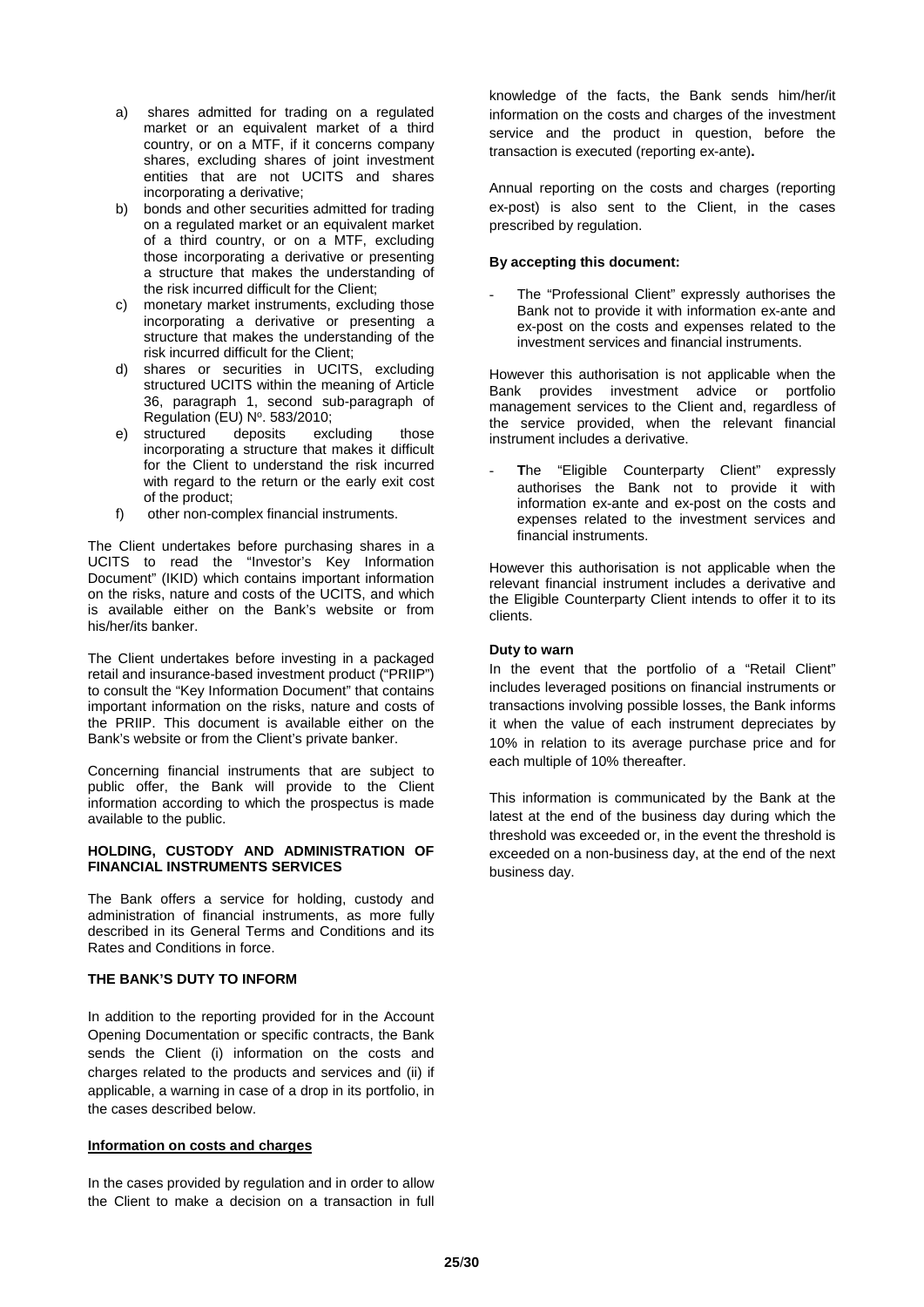## **ORDER EXECUTION POLICY**

Pursuant to the laws in force, the Bank implements an order execution policy (hereinafter the "Policy") enabling it to obtain the best possible result when executing orders for its Clients.

For each category of financial instrument, this Policy includes information on the different systems based on which the Bank executes its clients' orders and the factors affecting the choice of execution system.

This document provides an overview of the arrangements relating to the execution of transactions involving instruments subject to the obligation to obtain the best possible result, as defined by the applicable legislation.

The Bank must obtain the consent of each of its Clients to its Policy; the consent of a Client will be deemed to have been obtained when, following receipt of this document, the Bank executes, at a Client's request, an order for said Client pertaining to a financial instrument, without it being necessary for the Client to sign and return this document.

#### **A - SCOPE OF THE POLICY**

#### **I - FINANCIAL INSTRUMENTS**

This policy applies to all financial instruments as listed in Section C of Appendix I of Directive 2014/65/EU of 15 May 2014 ("Directive MIFID II").

#### **II - CLIENTS**

The Policy applies to all "Retail" and "Professional" Clients, and any reference to the Client in this Policy refers to those two categories. Where the best execution obligation applies, the Bank will take all reasonable measures to obtain the best possible results for its Clients, taking into account the best execution criteria.

## **III - THE BANK'S ROLE**

The Bank has, in principle, the role of receiving, placing and transmitting orders. However, depending on the type of order or financial instrument, the Bank may also execute certain orders itself.

Whatever role the Bank takes on, it must, typically, obtain the best possible results for the Client when it:

- selects an execution system;
- selects an intermediary; or
- executes an order.

## **B – "***BEST POSSIBLE RESULT***" CRITERIA**

In order to comply with its obligation to act in its Clients' best interests, the Bank will take all reasonable and sufficient measures to achieve the best possible result for them.

The Bank's approach in order to obtain the best possible result for a Client will be determined on the basis of the total execution price as defined by the Regulation. The total price is composed of the price of the financial instrument and all costs of execution. The

costs of executing the transaction include the costs incurred by the Client directly related to the execution of the order, including the execution system's fees, clearing and settlement costs and any other charges that may be paid by third parties having played a part in executing the order.

The total price is the Bank's main criterion in selecting an intermediary or execution venue.

The Bank may also take into account the following factors:

- speed of execution.
- the probability of the execution and settlement,
- the size and nature of the order, and
- any other considerations relating to the order's execution.

The Bank will determine the relative importance of the factors based on its commercial experience, market information available at the time of execution and the following criteria:

- Client category (Retail or Professional),
- order type,
- financial instrument concerned,
- possible execution systems.

Price, cost and liquidity are in many cases the most important factors to be considered in order to obtain the best possible result for the Client. Nevertheless, in certain circumstances, for certain clients, financial instruments or execution systems, the Bank may decide to take other factors in account. Such factors may be more important than or as important as price, cost or liquidity.

#### **C – THE EXECUTION VENUE USED TO MEET THE OBLIGATIONS OF "BEST EXECUTION"**

Insofar as the selection of an execution venue has a direct impact on the possibility of obtaining the best possible result, the Bank gives priority to execution venues offering the best liquidity to price ratio in the long term.

For the purposes of the Policy, an execution venue may be:

#### **I - External execution venues**

Regulated markets to which the Bank has access via local brokers that are the subject to a "Best selection" procedure;

A multilateral trading facility or "MTF" operated by an investment firm or a market operator, which brings together multiple third-party buying and selling interests in financial instruments – in accordance with nondiscretionary rules – in a way that results in a contract;

- Organized trading system (OTS) or Organised Trading Facilities (OTF), a multilateral system other than a regulated market or a MTF, within which numerous purchaser and vendor interests expressed by third parties for bonds, structured financial products, issue quotas or derivatives may interact in such a way as to result in the conclusion of contracts on these instruments;

Systematic internaliser;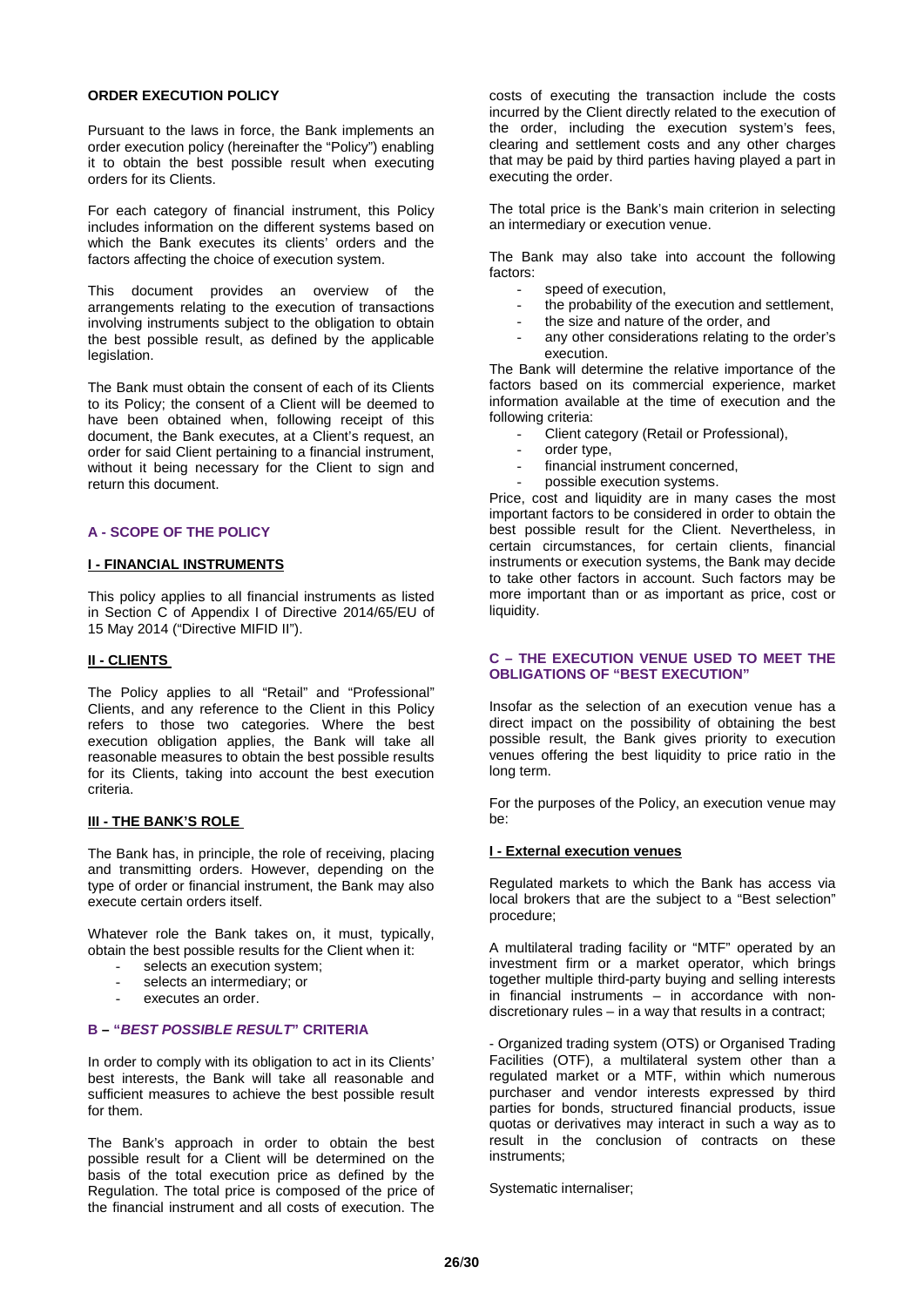Market maker; or

Any other provider of liquidity or entity located in a third country carrying out a function similar to those described above.

#### **II- List of the main execution venues**

The main execution venues of the Bank are the following:

- Euronext Paris[: https://www.euronext.com/fr](https://www.euronext.com/fr)
- NYSE Frankfurt[: http://deutsche-boerse.com/dbg](http://deutsche-boerse.com/dbg-en/)[en/](http://deutsche-boerse.com/dbg-en/)
- LSE London: [http://www.londonstockexchange.com/home/home](http://www.londonstockexchange.com/home/homepage.htm) [page.htm](http://www.londonstockexchange.com/home/homepage.htm)
- Milan Stock Exchange: [http://www.borsaitaliana.it/homepage/homepage.e](http://www.borsaitaliana.it/homepage/homepage.en.htm) [n.htm](http://www.borsaitaliana.it/homepage/homepage.en.htm)
- American Stock Exchange (New York): <https://www.nyse.com/index>
- Bloomberg ALLQ: <https://www.bloomberg.com/quote/ALLQ:US>
- MarketAccess: <https://www.marketaxess.com/>

#### **D – MEASURES TO ENSURE "***BEST EXECUTION***"**

The Bank will make its best efforts to execute orders in the Client's best interests, except where specifically instructed otherwise by the Client.

#### **I - SELECTION OF INTERMEDIARIES**

When the Bank receives, places or sends orders to third parties, the choice of intermediary has a direct impact on the transaction's price and cost and thus on the total price.

The Bank therefore only chooses intermediaries that combine high quality standards and efficient means of execution with the aim of obtaining best execution in the majority of cases. The Bank checks that the best execution policies and practices of its intermediaries comply with the requirements of the applicable legislation. In addition, the Bank regularly monitors and assesses its intermediaries' best execution practices and, where necessary, takes the required corrective measures.

## **II - SELECTION OF COUNTERPARTIES**

If the Bank executes a Client's order itself,

- the Bank executes the transaction directly with a market maker, a liquidity provider or the issuer of a financial instrument;
- the Bank's responsibility is to select a counterparty offering the best possible result for the client in the majority of cases.

The choice of counterparty has a direct impact on the transaction's price and cost insofar as there is no intermediary between the Bank and the counterparty. However, in specific circumstances, the Bank may take factors other than price and cost into account when selecting a counterparty. Such factors may be more important than or as important as price or cost.

In order to comply with its commitments, wherever new execution venues offer the best liquidity/price ratio in the long term, the Bank will hold a meeting of its Execution Policy Committee to examine the need to change its Policy with the aim of acting in its Clients' best interests.

#### **III - RULES FOR PROCESSING ORDERS**

The Bank will execute Client orders in a loyal and diligent way in accordance with the rules described in its General Terms and Conditions.

The Bank may aggregate a Client's order and/or a transaction on its own account with other Clients' orders as long as no Client is favoured and the allocation of the orders executed is carried out in accordance with the Bank's order allocation policy. Although it is unlikely that aggregating orders and transactions will operate to the detriment of any Client, such aggregation may, in specific cases, operate to the detriment of the Client in respect of a particular order.

#### **E - SPECIFIC INSTRUCTIONS**

Any specific instructions from a Client regarding inter alia the price, venue, type of order or choice of broker will be executed by the Bank in line with such specific instructions.

However, the Bank informs the Client that when the Bank executes an order in accordance with a specific instruction issued by the Client, the Bank may be prevented, regarding items covered by such instructions, from taking the measures provided for and implemented under the Policy in order to obtain the best possible results for the Client.

All of the Client's specific instructions and the monitoring of the orders will be recorded.

#### **F – ANNUAL PUBLICATION AND REVIEW OF THE EXECUTION POLICY**

In accordance with the applicable legislation, the Bank publishes annually, on its website, the list of the five most used execution venues, by type of financial instrument, as well as summary information on the quality of execution obtained.

The Policy will be reviewed at least on an annual basis, and each time that there is a significant change affecting the Bank's capacity to continue to regularly obtain the best possible result when executing Clients' orders.

If, following the review, it transpires that the Policy needs to be substantially amended, the Bank will inform its Clients of this.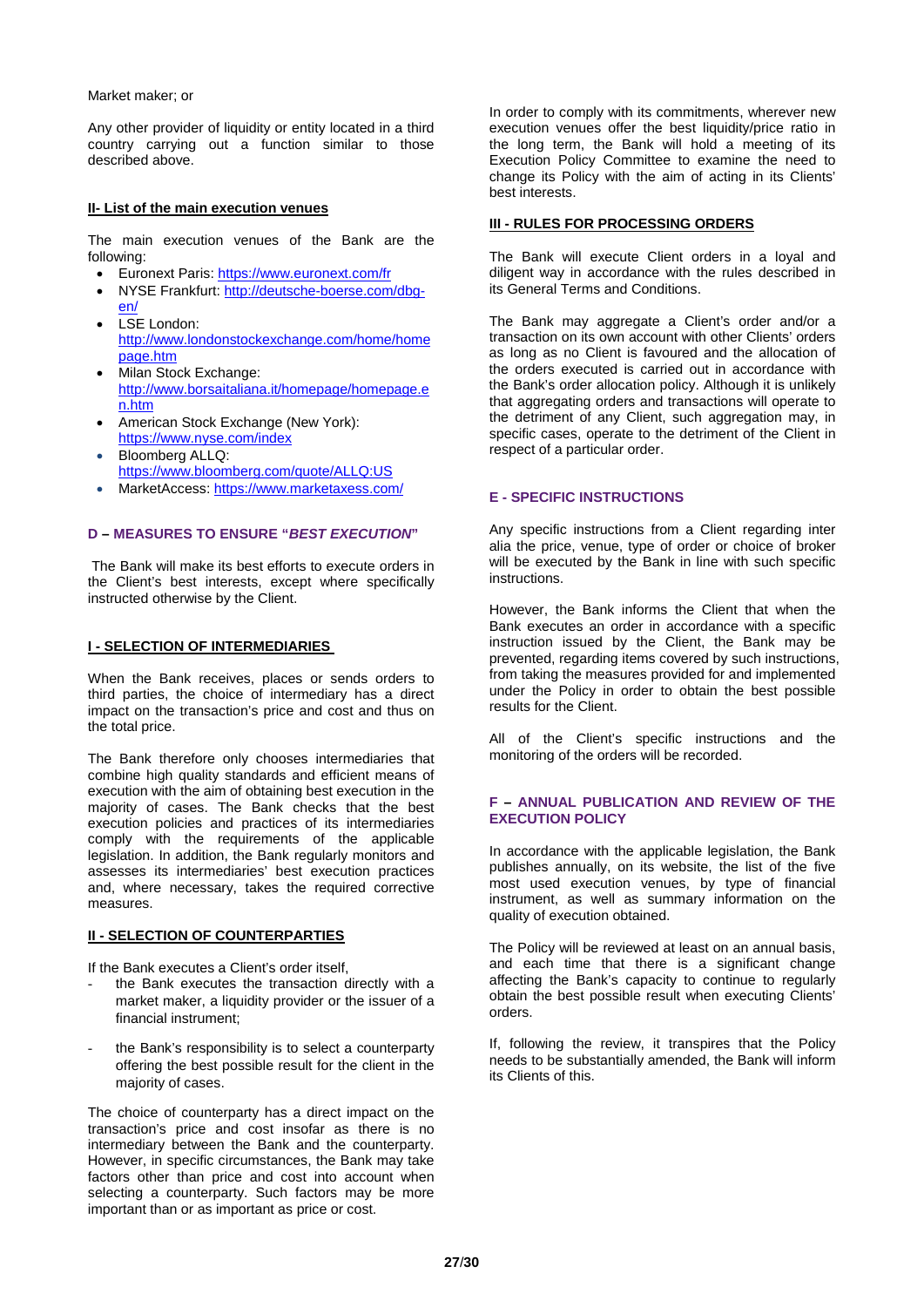#### **IDENTIFICATION AND MANAGEMENT OF CONFLICTS OF INTEREST**

The Bank, as a subsidiary of the listed company Natixis and the BPCE Group (hereinafter referred to collectively as the "Group") belongs to a global organization offering a wide range of services and carrying out various activities in the financial sector.

The Bank and its Clients are commercial partners each with their own interests. It may be that the Bank has interests which diverge from its Clients' interests or which are in conflict with the obligations incumbent upon the Bank in respect of its Clients, in particular its obligation of loyalty. These may be, for example, conflicts between the interests of the Bank, the Group or its shareholders and employees on the one hand and the interests of the Bank's Clients on the other, as well as conflicts of interest between Clients themselves.

Such situations of conflict of interests may sometimes be prejudicial to the Bank's Clients.

The Bank, in its concern for its Clients' best interests, has therefore drawn up a policy the aim of which is to identify and manage such conflicts of interest, if they are likely to harm its Clients' interests.

The policy includes, in particular:

- criteria for the identification of situations that give rise to or are likely to give rise to a conflict of interests; procedures to prevent or manage such conflicts of interest. All these measures are aimed at ensuring that persons involved in activities where conflicts of interest may arise carry out such activities independently from each other.

Measures taken by the Bank include:

organisational arrangements, such as separating tasks likely to generate conflicts of interest, a remuneration policy prohibiting, inter alia, direct incentives for the success of a specific transaction, procedures on personal transactions led by its employees, and training measures for its employees;

- provisions aimed at preventing or limiting as far as possible transfers of sensitive information between persons involved in activities where conflicts of interest might arise (i.e. "Chinese walls");

with regard to investment analysis/research, the Bank itself, financial analysts and other persons involved in producing investment research are prohibited from accepting benefits from persons with significant interests in the subject of such investment research. However, minor gifts or hospitality will not be deemed to be benefits in this regard.

In some cases, the measures and supervision implemented by the Bank may prove to be insufficient to guarantee, with reasonable certainty, that the risk of harm to the interests of the Client is avoided. The Bank may therefore, in last resort, be obliged to reveal to the Client, on a durable support, the general nature and the source of these conflicts of interest as well as the risks incurred by the Client and the measures taken to reduce these risks, in order to allow the Client to take a decision in full knowledge of the facts about the service in the context of which the conflict of interests arises.

The Bank may, where appropriate, have to refuse to execute a transaction on the Client's behalf if it deems that the risk of harm to the Client's interests is too significant.

The Bank's Compliance Department monitors compliance with the conflicts of interest policy.

The aforementioned policy will be updated regularly, at least each year, in particular to adapt it to legislative developments, new services and products offered by the Bank, or the emergence of new sources of conflicts of interest.

At the request of the Client, further information on the conflict of interest management policy will be sent to him/her/it.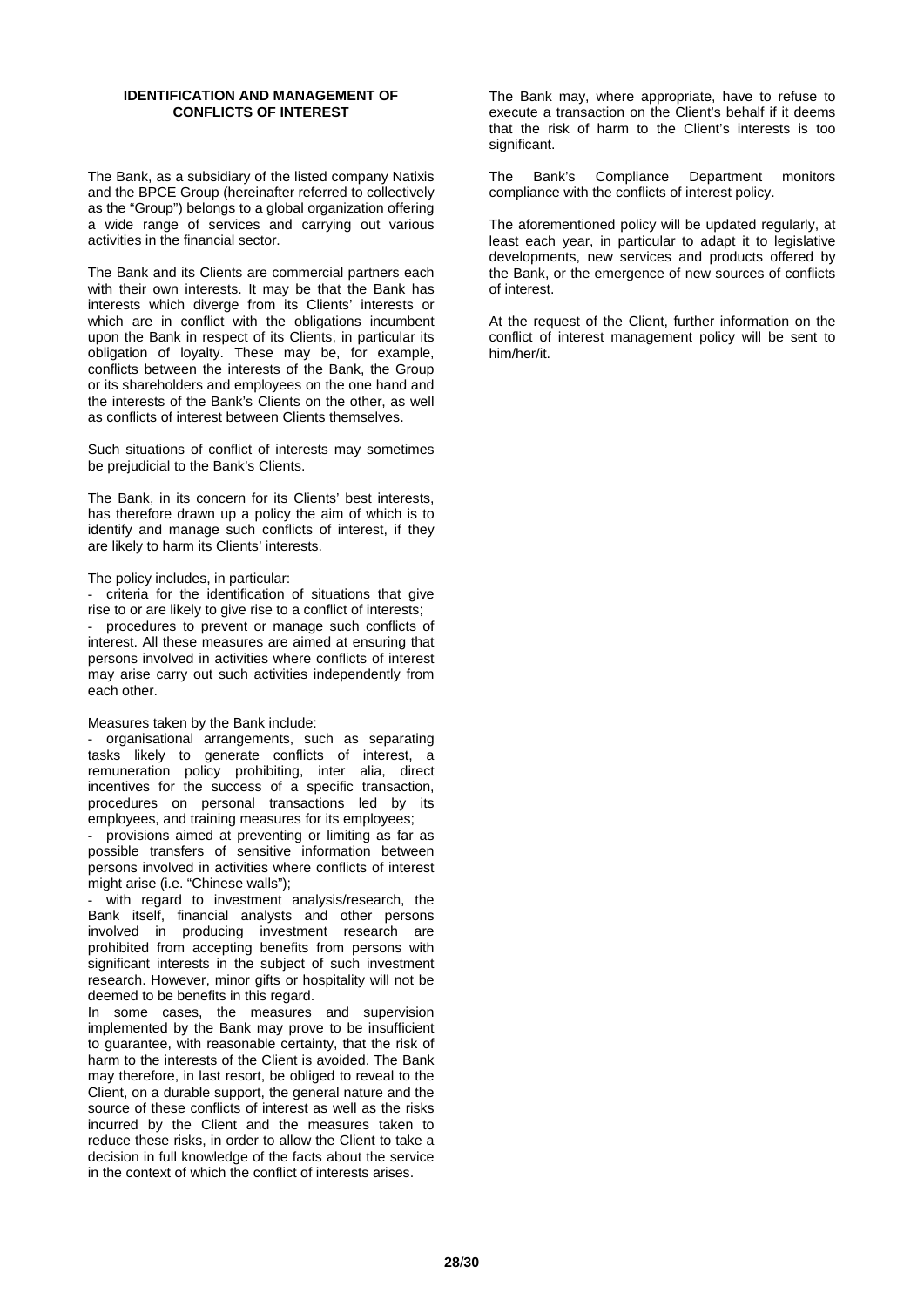## **BENEFITS (OR INCENTIVES) PAID OR RECEIVED BY THE BANK**

The information below relating to benefits paid to or received by the Bank is closely linked to conflicts of interest. The Bank's organizational structure, its systems, separation of duties and activities according to the "Chinese walls" principle, and more generally its conflict of interest management policy are aimed at ensuring that investment advice and recommendations, portfolio management decisions, and investment choices are not biased by benefits received or provided by the Bank.

Furthermore, the Bank ensures that any benefits received or paid improve the quality of service delivered to the Client and do not affect compliance with its obligation to act in an honest, fair and professional manner in the best interests of its clients.

In providing more detailed information below, the Bank has made a choice of a higher level of transparency in accordance with its commitment to integrity and loyalty.

## **A – MONETARY BENEFITS**

The Bank may, under certain conditions, receive or pay monetary benefits related to the provision of services to the Client.

It permanently ensures that the purpose of these benefits (or incentives) is to improve the quality of service provided to the Client and does not affect its obligation to act in an honest, fair and professional manner in the best interests of its Clients.

For reasons of transparency, the Bank informs the Client of the existence, the type and the amount of advantages to be received before the relevant service is provided to it. If the amount of the advantage cannot be determined in advance, the Bank informs it of the calculation methods in a complete, exact and understandable manner.

All of the benefits received by the Bank in relation to the provision of its investment services to the Client are communicated annually to the latter, via the "Costs and Charges" reporting.

#### **1 - Monetary benefits received by the Bank**

#### 1-1 In the context of the non-independent advice service and reception and transmission of orders

The Bank receives from issuers (or creators) of products, or from fund management companies, incentives (or benefits) in the form of a distribution or retrocession commission on management costs ("trailer fees"), generally calculated on the basis of the amount invested in the relevant financial product.

This incentive is justified by the provision of additional or higher level service to the Client, in proportion to the incentive received. In case of continuous incentives, it is justified by the provision of a continuous service to the Client.

In particular, the Bank allows its Clients access, at a competitive price, to a large range of financial instruments (Group funds or external funds) likely to meet their requirements, completed either:

- (i) by the provision of value added tools such as objective information tools<br>(prospectus, historic information, (prospectus, historic returns), helping the Client to take investment decisions or allowing it to monitor, to evaluate and to adapt the range of its financial instruments in which it has invested, or
- (ii) by the provision of periodic reports on<br>the performances of financial performances instruments and on the costs and expenses related thereto.

1-2 In the context of the discretionary management service

In principle, the Bank does not receive any monetary benefits from third parties in relation to the provision of the discretionary management service.

If exceptionally the Bank were to receive any monetary benefits in relation to a discretionary management service (for example "trailer fees") it would pay them back fully to the Client as soon as reasonably possible, following their receipt by the Bank.

In accordance with the regulations in force, the Bank is however authorised to receive minor monetary benefits that are likely to improve the quality of service provided to the Client when, by their amount and their nature, they are not considered as preventing the Bank from complying with its duty to act in the best interests of the Client.

#### **2 - Monetary benefits paid by the Bank**

#### **2.1 Nature of monetary benefits paid by the Bank**

The Bank may create partnerships with third parties (hereafter "Introducers") in relation with a clientele likely to be interested by the services offered by the Bank, in particular its investment services.

These Introducers, most often professionals in the financial sector, may be wealth management consultants or external managers, who cannot offer depository bank services to their customers, or establishments that are members of the BPCE Group, a part of whose clientele wish to benefit from management services and investment advice on an international scale.

The Bank may pay them a commission in the form:

(i) of a business introducer commission, paid in a single payment or spread out over time and calculated on the basis of assets contributed, in return for their service of presenting clients and the introduction of new assets,

or

(ii) a retro-cession of commissions, paid in a recurrent manner and calculated on the basis of commissions received by the Bank on the relevant assets.